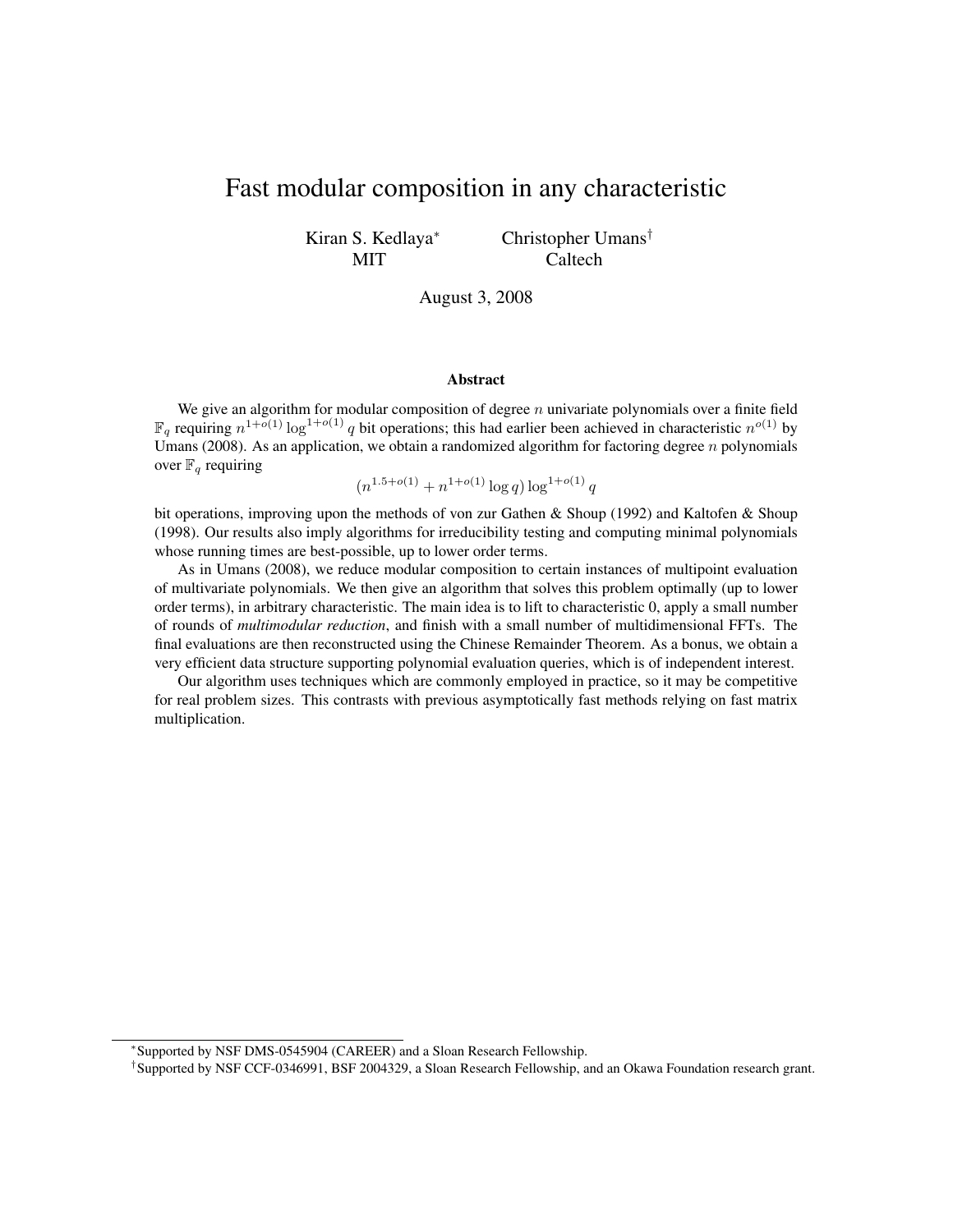## 1 Introduction

The problem of MODULAR COMPOSITION is, given three univariate polynomials  $f(x)$ ,  $g(x)$ ,  $h(x)$  over a ring with h having invertible leading coefficient, to compute  $f(q(x)) \pmod{h(x)}$ . Modular composition serves as the backbone of numerous algorithms for computing with polynomials over finite fields, most notably the asymptotically fastest methods for polynomial factorization.

In contrast to other basic modular operations on polynomials (e.g modular multiplication), it is *not* possible to obtain an asymptotically fast algorithm for modular composition with fast algorithms for each step in the natural two step procedure (i.e., first compute  $f(g(x))$ , then reduce modulo  $h(x)$ ). This is because  $f(g(x))$  has  $n^2$  terms, while we hope for a modular composition algorithm that uses only about  $O(n)$  operations. Not surprisingly, it is by considering the overall operation (and beating  $n^2$ ) that asymptotic gains are made in algorithms that employ modular composition.

Perhaps because nontrivial algorithms for modular composition must handle the modulus in an integrated way (rather than computing a remainder after an easier, nonmodular computation) there have been few algorithmic inroads on this seemingly basic problem. Brent & Kung [BK78] gave the first nontrivial algorithm in 1978, achieving an operation count of  $O(n^{(\omega+1)/2})$ , where  $\omega$  is the exponent of matrix multiplication. Huang & Pan [HP98] achieved a slight improvement, by noting that the bound is actually  $O(n^{\omega_2/2})$ where  $\omega_2$  is the exponent of  $n \times n$  by  $n \times n^2$  matrix multiplication, and giving an upper bound on  $\omega_2$  that is slightly better than the best known bound on  $\omega$ , plus one. These algorithms cannot beat  $O(n^{1.5})$ , and it is not feasible in practice to achieve their theoretical guarantees, because those rely on the asymptotically fastest algorithms for matrix multiplication, which are currently impractical. Finding new algorithms for MODULAR COMPOSITION with running times closer to  $O(n)$  was mentioned several times as an important and longstanding open problem (cf. [Sho94, KS98], [BCS97, Problem 2.4], [vzGG99, Research Problem 12.19]).

Very recently, Umans [Uma08] gave an algorithm that achieves the optimal operation count up to lower order terms, but only in fields with small characteristic (specifically, the characteristic  $p$  was required to be  $n^{o(1)}$ ).

In this paper, we essentially solve the MODULAR COMPOSITION problem completely, presenting an algorithm for modular composition over any finite field, whose running time is optimal up to lower order terms. Our algorithm uses the reduction from MODULAR COMPOSITION to MULTIVARIATE MULTIPOINT EVALUATION from [Uma08], and then solves the latter problem in a completely different way, by lifting to characteristic 0 followed by multimodular reduction and a small number of multidimensional FFTs.

In contrast to [Uma08], our algorithm is nonalgebraic, which carries some minor disadvantages. One is that a general method (the "transposition principle") for transforming an algebraic algorithm for MODULAR COMPOSITION into one for the *transpose* problem (called MODULAR POWER PROJECTION, itself useful in algorithms for computing with polynomials), does not directly apply. However, in Section 5.2 we show that this disadvantage can be overcome – the nonalgebraic parts of our algorithm interact well with the transposition principle – and consequently we obtain an algorithm for MODULAR POWER PROJECTION whose running time is optimal up to lower order terms.

A major advantage of our algorithm (apart from working in any characteristic) is that it is simple, practical and implementable. Multimodular reduction is used in practice in a variety of settings, and while we use it recursively to state our most general results, only two rounds are required to achieve an algorithm for MODULAR COMPOSITION whose running time is optimal up to lower order terms.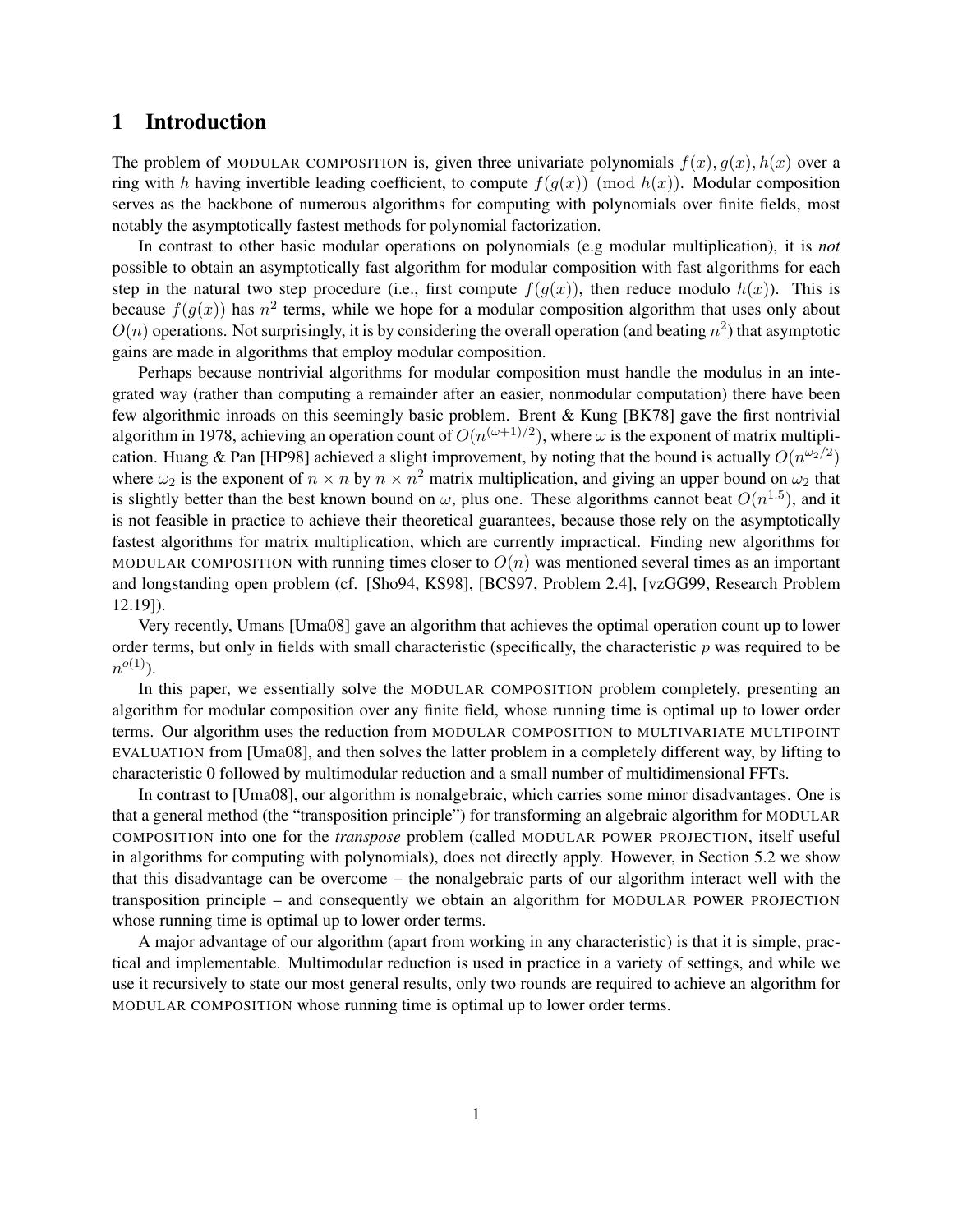#### 1.1 From modular composition to multipoint evaluation

While the algorithms of [BK78] and [HP98] reduce MODULAR COMPOSITION to matrix multiplication, the method of [Uma08] reduces MODULAR COMPOSITION to the problem of MULTIVARIATE MULTIPOINT EVALUATION of polynomials over  $\mathbb{F}_q$ : given an m-variate polynomial  $f(x_0, \ldots, x_{m-1})$  over  $\mathbb{F}_q$  of degree at most  $d-1$  in each variable, and given  $\alpha_i \in \mathbb{F}_q^m$  for  $i = 0, \ldots, N-1$ , compute  $f(\alpha_i)$  for  $i = 0, \ldots, N-1$ . Using this reduction, an algorithm for MULTIVARIATE MULTIPOINT EVALUATION that is optimal up to lower order terms yields an algorithm for MODULAR COMPOSITION that is optimal up to lower order terms.

Unfortunately, MULTIVARIATE MULTIPOINT EVALUATION does not seem susceptible to the techniques successfully used to obtain near-optimal (up to polylogarithmic factor) algorithms for the *univariate* case, and in general seems to be a more challenging problem. In fact, prior to this paper, there were only two nontrivial algorithms for MULTIVARIATE MULTIPOINT EVALUATION. First, Nüsken & Ziegler [NZ04] gave an algorithm for the bivariate case that can be generalized to yield an algorithm with operation count  $O(d^{(\omega_2/2)(m-1)+1})$  times lower order terms, but this is not sufficient to make any gains over Huang & Pan's algorithm for MODULAR COMPOSITION via the reduction. Second, Umans [Uma08] gave an algorithm that uses a somewhat intricate lifting method using the p-power Frobenius, for p the characteristic of  $\mathbb{F}_q$ . This operation count for this algorithm is optimal up to lower order terms for  $m \leq d^{o(1)}$ , but it only works in small characteristic  $p \leq d^{o(1)}$ .

This paper gives a new algorithm for MULTIVARIATE MULTIPOINT EVALUATION over any field  $\mathbb{F}_q$ (when  $m \leq d^{o(1)}$ ) with running time  $(d^m + N)^{1+\delta} \log^{1+o(1)} q$  (for any constant  $\delta > 0$  and sufficiently large d) that is optimal up to lower order terms. Via the reduction, this yields an algorithm for MODULAR COMPOSITION whose running time is optimal up to lower order terms. We describe the main idea next, for the case when  $q = p$  is prime; the reduction from the general case to this case uses similar ideas.

### 1.2 Our techniques

A basic observation when considering algorithms for MULTIVARIATE MULTIPOINT EVALUATION is that *if* the evaluation points happen to be all of  $\mathbb{F}_p^m$ , then they can be computed all at once via the multidimensional FFT, with an operation count that is best-possible up to logarithmic factors. More generally, if the evaluation points happen to be *well-structured* in the sense of being all of  $S^m$  for some subset  $S \subseteq \mathbb{F}_p$ , then by viewing  $\mathbb{F}_p[X_1, X_2, \ldots, X_m]$  as  $\mathbb{F}_p[X_1, X_2, \ldots, X_{m-1}][X_m]$  and applying an algorithm for univariate multipoint evaluation, and repeating  $m$  times, one can achieve an essentially optimal algorithm. But these are both very special cases, and the general difficulty with MULTIVARIATE MULTIPOINT EVALUATION is contending with highly unstructured sets of evaluation points in  $\mathbb{F}_p^m$ .

Our main idea is to use *multimodular reduction* to transform an arbitrary set of evaluation points into a "structured" one to which the FFT solution can be applied directly. We lift  $f$  and each evaluation point  $\alpha_i$  to the integers by identifying the field  $\mathbb{F}_p$  with the set  $\{0,\ldots,p-1\}$ . We can then compute the multipoint evaluation by doing so over  $\mathbb Z$  and reducing modulo p. To actually compute the evaluation over  $\mathbb Z$ , we reduce modulo several smaller primes  $p_1, \ldots, p_k$ , producing separate instances of MULTIVARIATE MULTI-POINT EVALUATION over  $\mathbb{F}_{p_i}$  for  $i = 1, ..., k$ . After solving these instances, we reconstruct the original evaluations using the Chinese Remainder Theorem.

This multimodular reduction can be applied recursively, with the primes in each round shrinking until they reach  $p^* \approx (md)$  in the limit. By this last round, the evaluation points have been "packed" so tightly into the domain  $\mathbb{F}_{p^*}^m$  that we can apply the FFT to obtain *all* evaluations in  $\mathbb{F}_{p^*}^m$  with little loss:  $d^m$  operations are required just to read the input polynomial, and the FFT part of our algorithm requires only about  $(dm)^m$ operations (and recall our requirement that  $m < d^{o(1)}$ ).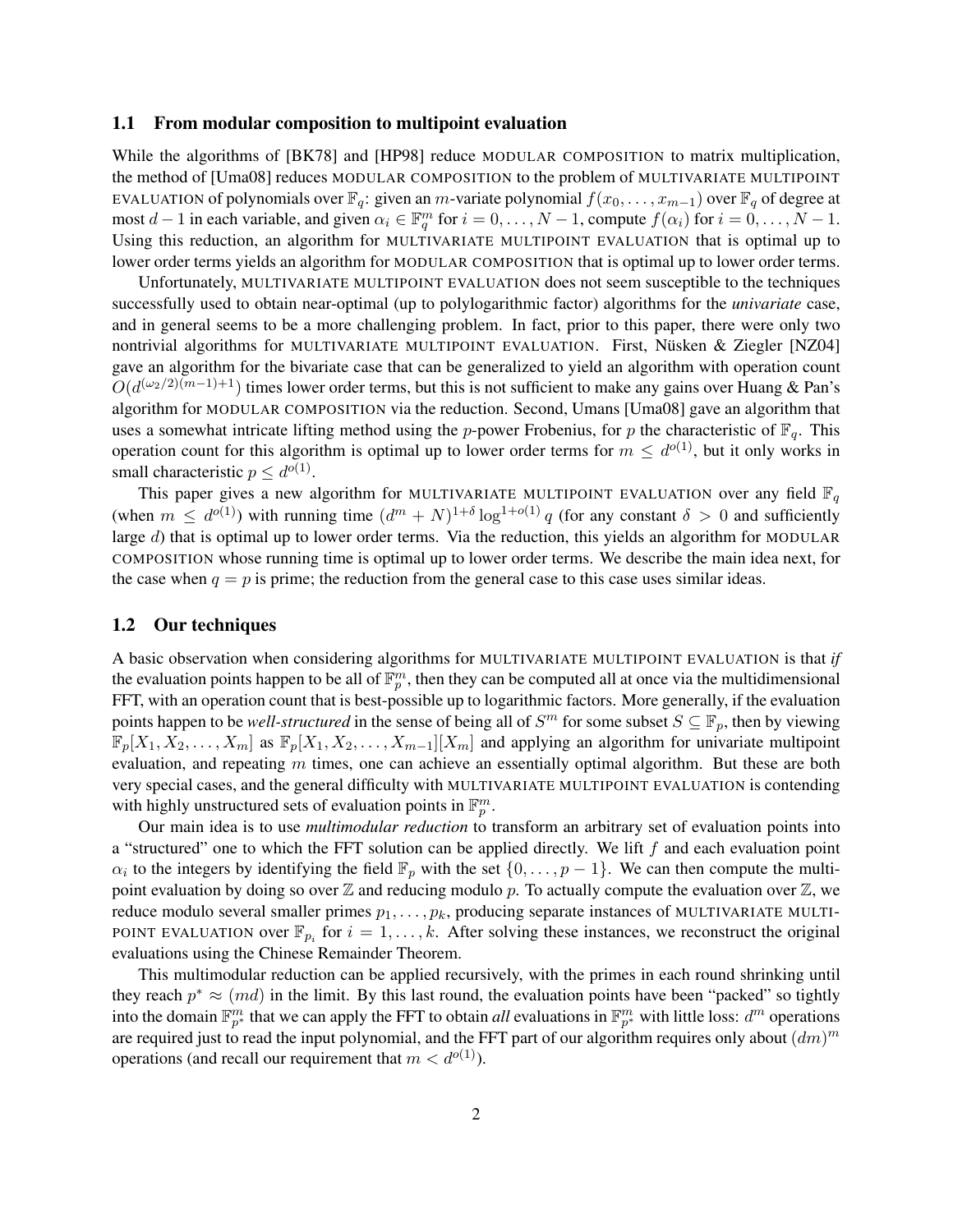To obtain our most general result, we may need to apply three rounds of multimodular reduction; for the application to MODULAR COMPOSITION, only two rounds are needed, making the algorithm quite practical.

We remark that our algorithm can be used in the univariate  $(m = 1)$  case (via a simple transformation to the  $m \gg 1$  case; see the proof of Corollary 3.5). The overall algorithm requires only elementary modular arithmetic in  $\mathbb{Z}$ , and the FFT. Thus, our algorithm may be competitive, in simplicity and speed, with the "classical" algorithm for univariate multipoint evaluation (see any standard textbook, e.g., [vzGG99]). One striking contrast with the classical algorithm is that after a preprocessing step we can achieve poly( $\log n$ ,  $\log q$ ) *actual* time for each evaluation (as opposed to amortized time); this can be interpreted as giving a powerful data structure supporting polynomial evaluation queries (see Section 4).

### 1.3 Why wasn't this algorithm discovered earlier?

In retrospect, our approach is quite simple, and, we believe, natural. Certainly this is not the first algorithm to employ multimodular reduction, or even recursive multimodular reduction. We point out three conceptual barriers that (possibly) explain why the overall algorithm and approach may have been harder to find than it appears with the benefit of hindsight.

First, there is a tendency to try to find algebraic algorithms for algebraic problems; our gains come from allowing nonalgebraic operations.

Second, the original MODULAR COMPOSITION problem is *not* amenable to multimodular reduction, because in the integers, the output of a lifted modular composition problem is longer than the input by a factor of n, rather than a negligible factor of dm that appears after applying the reduction to MULTIVARIATE MULTIPOINT EVALUATION. Thus the reduction to MULTIVARIATE MULTIPOINT EVALUATION (which only appeared in the last year) is more than just a convenience; it is *critical* for the multimodular approach to succeed.

Finally, we benefit from multimodular reduction for a quite different reason than other algorithms that employ this technique. Typically, multimodular reduction is used to reduce the "word size", when computing with large word sizes would be prohibitive or spoil the target complexity. In our case we are perfectly happy computing with word size  $\log q$ , so the multimodular reduction provides no benefit there. What it does do, however, is "pack" the evaluation points into a smaller and smaller space, and it does so extremely efficiently (requiring only local computations on each point). Thus, we are benefitting from the aggregate effect of applying multimodular reduction to an entire *set*, rather than directly from the reduced word size.

#### 1.4 Application to polynomial factorization

As noted above, MODULAR COMPOSITION is used as a black box in a number of important algorithms for polynomials over finite fields. The same is true for a related problem, MODULAR POWER PROJECTION, for which we also obtain a near-optimal algorithm in Section 5.2. As merely one example, we recall the case of factorization of degree *n* univariate polynomials<sup>1</sup>.

Kaltofen & Shoup [KS98] show that an algorithm for modular composition requiring  $f(n, q)$  bit operations gives rise to an algorithm for polynomial factorization requiring

$$
n^{0.5+o(1)}f(n,q) + n^{1+o(1)}\log^{2+o(1)}q
$$

 ${}^{1}$ Because our algorithms are nonalgebraic, the running times in this paper count bit operations. Therefore, the reader familiar with the accounting in previous work, which counts arithmetic operations in the field, should expect to see an "extra"  $\log q$  factor.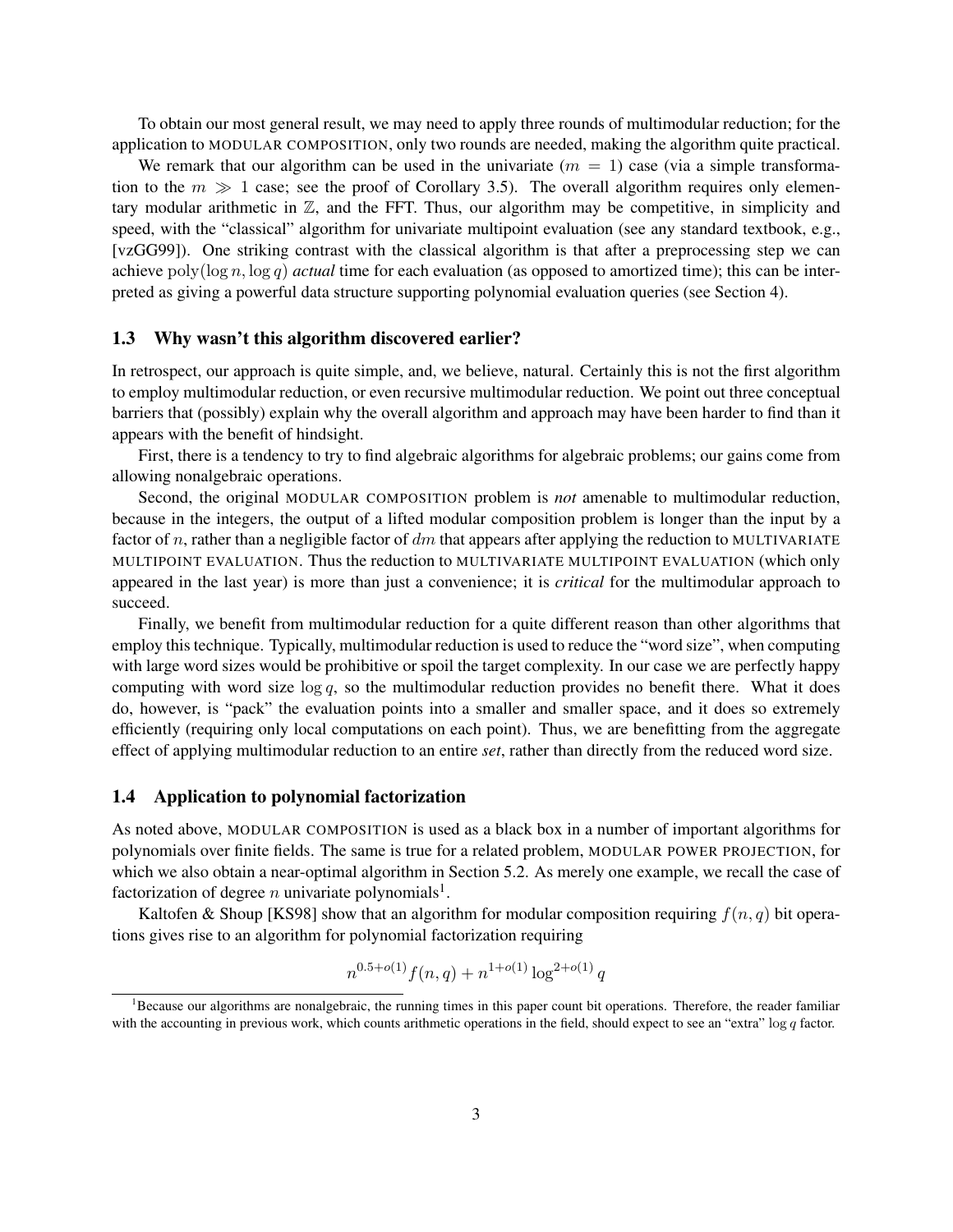bit operations (this dependence on  $f(n, q)$  is worked out explicitly in [Uma08]). Using our algorithm for modular composition, we thus obtain an algorithm for polynomial factorization requiring

$$
(n^{1.5+o(1)} + n^{1+o(1)} \log q) \log^{1+o(1)} q
$$

bit operations. By contrast, the best previous algorithms that work over arbitrary finite fields (von zur Gathen & Shoup [vzGS92] and Kaltofen & Shoup [KS98]) require  $(n^{2+o(1)} + n^{1+o(1)} \log q) \log^{1+o(1)} q$ and  $n^{1.815+o(1)}\log^{2+o(1)}q$  bit operations, respectively; we thus obtain an asymptotic improvement in the range  $\log q < n$ . (Again, this improvement had been obtained in [Uma08] under the additional restriction  $p \leq n^{o(1)}$ , for p the characteristic of  $\mathbb{F}_q$ .)

In Section 6.1 we discuss two additional fundamental algorithms for which our results lead to faster algorithms: irreducibility testing, and computing minimal polynomials.

### 1.5 Structure of the paper

In Section 2, we give formal statements of the MODULAR COMPOSITION and MULTIVARIATE MULTIPOINT EVALUATION problems, and recall from [Uma08] the reduction of the former to the latter. In Section 3, we describe and analyze an algorithm for MULTIVARIATE MULTIPOINT EVALUATION, and in Section 4 we describe the data structure for polynomial evaluation arising from our algorithm. In Section 5, we analyze the resulting algorithm for MODULAR COMPOSITION, as well as an algorithm for MODULAR POWER PROJEC-TION obtained by a careful application of the transposition principle to the algebraic parts of our algorithm. In Section 6, we discuss applications (including polynomial factorization) and mention some further open problems.

## 2 Preliminaries

In this paper,  $R$  is an arbitrary commutative ring, unless otherwise specified. In our complexity estimates, we will use standard facts about fast polynomial arithmetic (cf. [vzGG99]). For cleaner statements, we sometimes omit floors and ceilings when dealing with them would be routine. We use  $o(1)$  frequently in exponents. We will always write things so that the exponentiated quantity is an expression in a single variable x, and it is then understood that the  $o(1)$  term is a quantity that goes to zero as x goes to infinity.

### 2.1 Problem statements

For ease of exposition, we restrict to the univariate version of MODULAR COMPOSITION, defined next, which is the one used in all applications we are aware of. One can also define a version in which  $f$  is a multivariate polynomial (as in [Uma08]), and our results extend easily to that problem.

Problem 2.1 (MODULAR COMPOSITION). *Given* f(X), g(X), h(X) *in* R[X]*, each with degree at most*  $n-1$ , and with the leading coefficient of h a unit in R, output  $f(g(X)) \bmod h(X)$ .

The main insight in [Uma08] is that MODULAR COMPOSITION is reducible to MULTIVARIATE MULTI-POINT EVALUATION, defined next:

**Problem 2.2** (MULTIVARIATE MULTIPOINT EVALUATION). *Given*  $f(X_0, \ldots, X_{m-1})$  *in*  $R[X_0, \ldots, X_{m-1}]$ *with individual degrees at most*  $d-1$ , and evaluation points  $\alpha_0, \ldots, \alpha_{N-1}$  in  $R^m$ , output  $f(\alpha_i)$  for  $i =$  $0, 1, 2, \ldots, N - 1.$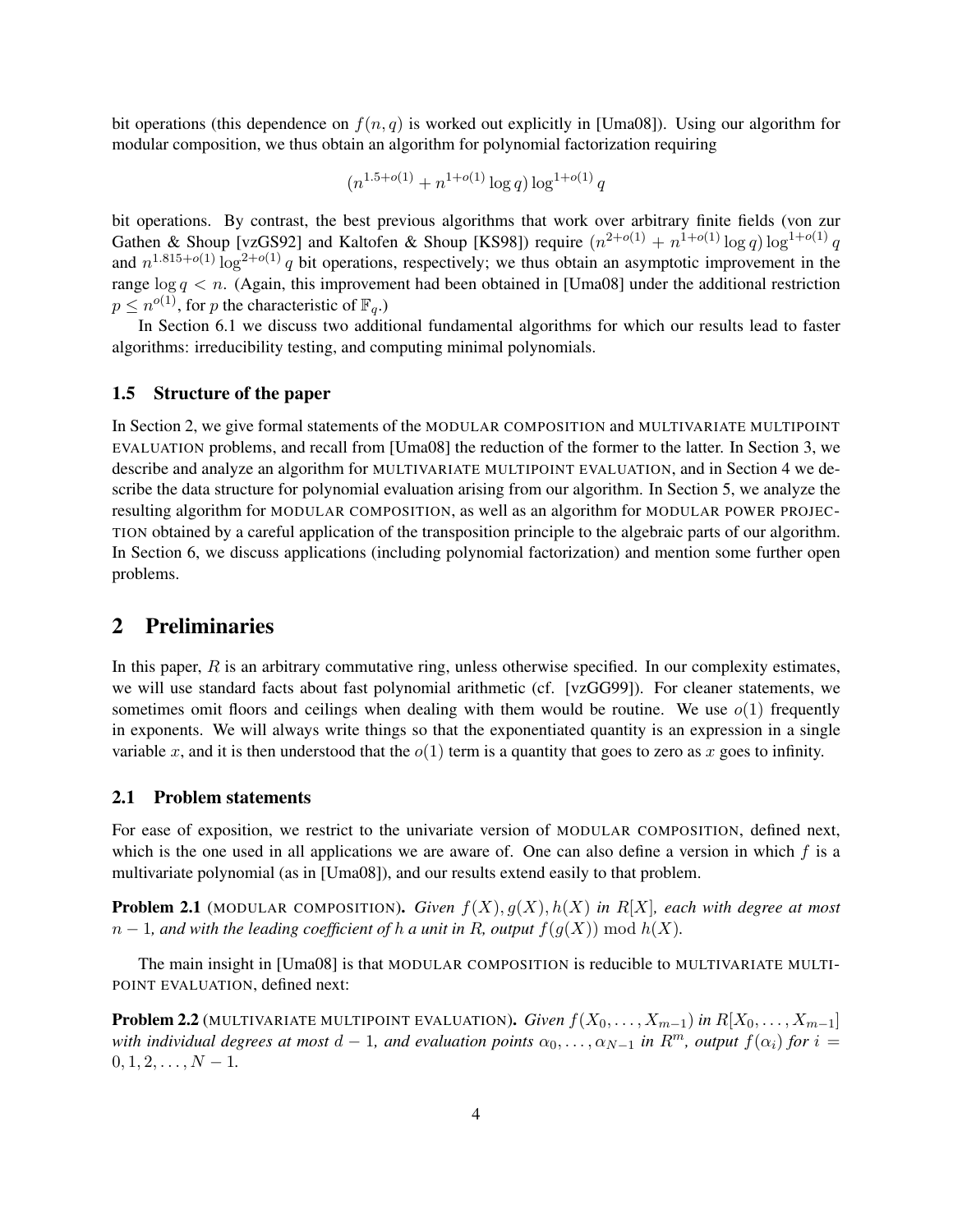Most of our effort in this paper is focused on obtaining a nearly-optimal algorithm for MULTIVARIATE MULTIPOINT EVALUATION; namely, one that runs in time  $(d<sup>m</sup> + N)^{1+\delta} \log^{1+o(1)} |R|$  (for any constant  $\delta > 0$  and sufficiently large d).

#### 2.2 Useful facts

We will need the following number theory fact:

**Lemma 2.3.** *For all integers*  $N \geq 2$ *, the product of the primes less than or equal to* 16 log N *is greater than* N*.*

The constant 16 is not optimal; the Prime Number Theorem implies that any constant  $c > 1$  can be used for  $N$  above some bound depending on  $c$ .

*Proof.* The exponent of the prime p in the factorization of n! equals  $\sum_{i=1}^{\infty} \left\lfloor \frac{n}{p^i} \right\rfloor$  $\frac{n}{p^i}$  since this counts multiples of p, multiples of  $p^2$ , etc., in  $\{1, \ldots, n\}$ . This implies Kummer's formula

$$
\binom{n}{m} = \prod_{p \le n} p^{e_p}, \qquad e_p = \sum_{i=1}^{\infty} \left( \left\lfloor \frac{n}{p^i} \right\rfloor - \left\lfloor \frac{m}{p^i} \right\rfloor - \left\lfloor \frac{n-m}{p^i} \right\rfloor \right).
$$

Note that  $e_p \leq 1$  for  $\sqrt{n} < p \leq n$ , and  $e_p \leq \log_p n$  for all p. From this, and the fact that  $\binom{n}{\lfloor n/p \rfloor}$  $\lfloor n/2 \rfloor$ ¢ ≥  $\sqrt{n}$ m ¢ for all m, it follows that

$$
\frac{2^n}{n+1} \le \binom{n}{\lfloor n/2 \rfloor} \le \left(\prod_{\sqrt{n} < p \le n} p\right) n^{\sqrt{n}} \le \left(\prod_{p \le n} p\right) n^{\sqrt{n}}.
$$

For  $N \ge 50$ , we have  $2^n n^{-\sqrt{n}}/(n+1) \ge N$  for  $n = |16 \log N|$ , so the claim follows. For  $N < 50$ , the claim may be checked by hand.  $\Box$ 

We repeat the following definition from [Uma08]:

**Definition 2.4.** *The map*  $\psi_{h,\ell}$  *from*  $R[X_0, X_1, \ldots, X_{m-1}]$  *to*  $R[Y_{0,0}, \ldots, Y_{m-1,\ell-1}]$  *is defined as follows. Given*  $X^a$ , write a in base h:  $a = \sum_{j\geq 0} a_j h^j$  and define the monomial

$$
M_a(Y_0,\ldots,Y_{\ell-1})\stackrel{\text{def}}{=} Y_0^{a_0}Y_1^{a_1}\cdots Y_{\ell-1}^{a_{\ell-1}}.
$$

*The map*  $\psi_{h,\ell}$  *sends*  $X_i^a$  *to*  $M_a(Y_{i,0}, \ldots, Y_{i,\ell-1})$  *and extends multilinearly to*  $R[X_0, X_1, \ldots, X_{m-1}]$ *.* 

For a polynomial  $f \in R[X_0, X_1, \ldots, X_{m-1}]$  with individual degrees at most  $h^{\ell} - 1$ , we have:

$$
f(X_0,\ldots,X_{m-1})=\psi_{h,\ell}(f)(X_0^{h^0},X_0^{h^1},\ldots,X_0^{h^{\ell-1}},\cdots,X_{m-1}^{h^0},X_{m-1}^{h^1},\ldots,X_{m-1}^{h^{\ell-1}})
$$

and in this sense the map  $\psi$  is the inverse of the Kronecker substitution. We will use this map to transform instances of MULTIVARIATE MULTIPOINT EVALUATION with parameters  $d, m, N$  into instances with parameters  $d' = d^{1/c}, m' = cm, N$  by applying  $\psi_{d',c}$  and mapping each evaluation point  $\alpha = (\alpha_0, \dots, \alpha_{m-1}) \in$  $R<sup>m</sup>$  to the evaluation point

$$
\alpha' = (\alpha_0^{d'^0}, \alpha_0^{d'^1}, \alpha_0^{d'^2}, \dots, \alpha_0^{d'^{c-1}}, \dots, \alpha_m^{d'^0}, \alpha_m^{d'^1}, \alpha_m^{d'^2}, \dots, \alpha_m^{d'^{c-1}})
$$

in  $R^{m'}$ .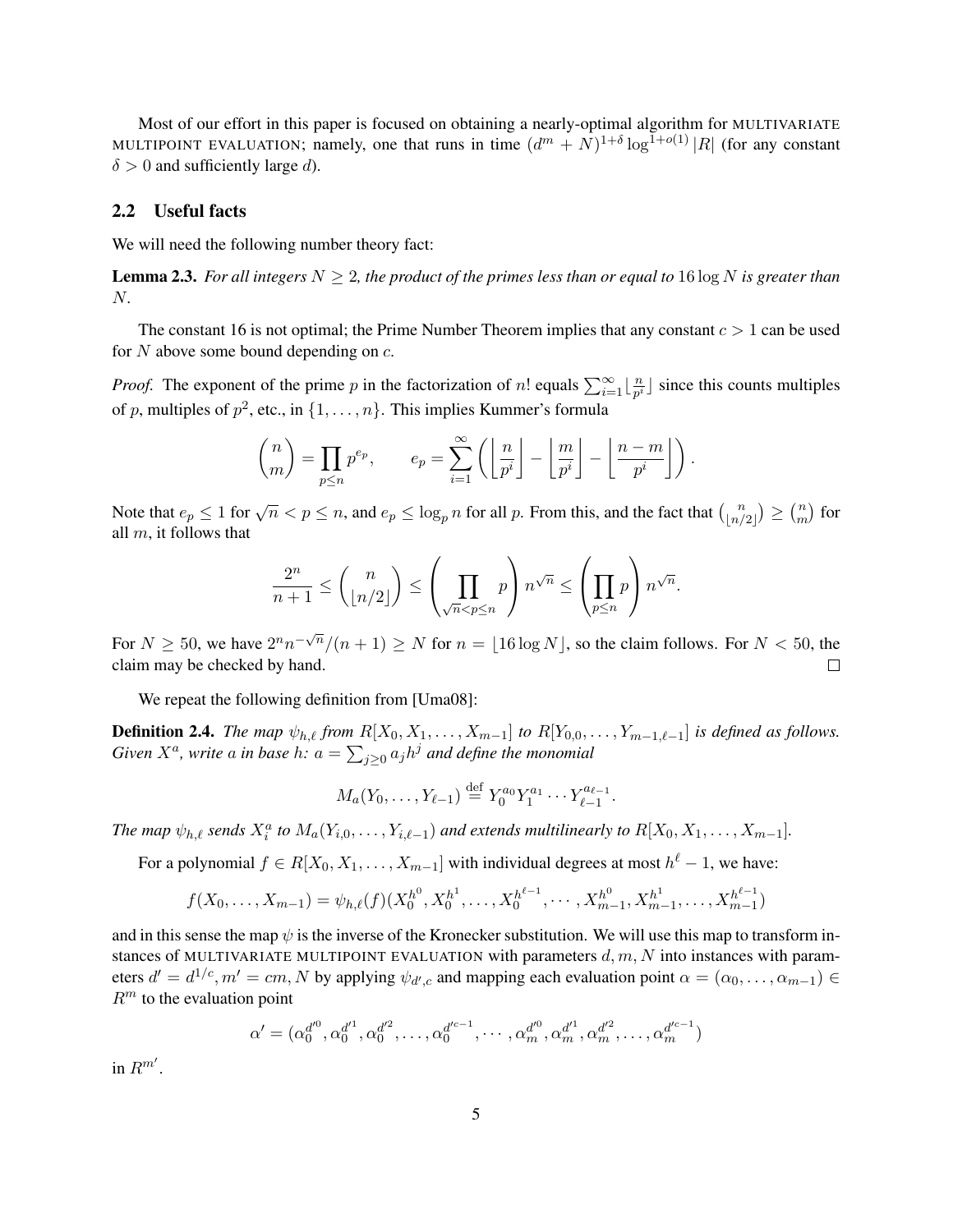### 2.3 The reduction

In Section 5.2 we consider the "transpose" of MODULAR COMPOSITION, which is used in particular in [Sho99]. We argue that despite the fact that our algorithm for MULTIVARIATE MULTIPOINT EVALUATION (and hence for MODULAR COMPOSITION via the reduction) is nonalgebraic, we can employ the transposition principle to obtain a similarly fast algorithm for the transpose problem. Doing so requires discussing the individual steps of the reduction, so we repeat it here (specialized to the univariate version of MODULAR COMPOSITION).

**Theorem 2.5** ([Uma08]). *Given*  $f(X)$ ,  $g(X)$ ,  $h(X)$  *in*  $R[X]$  *each with degree at most*  $n-1$ *, and with the leading coefficient of h a unit in R, there is, for every integer*  $d > 0$ , an algorithm that outputs  $f(g(X))$  mod h(X) *in time*

 $O(nm^2d^2\log^{1+o(1)}|R|) \cdot \text{poly}\log(n, m, d) + T(d, m, N)$ 

 $(m \leq m = \lceil \log_d n \rceil, N = d^m m d \leq n m d^2,$  and  $T(d, m, N)$  is the time to solve MULTIVARIATE MUL-TIPOINT EVALUATION *with parameters* d, m, N*), provided that the algorithm is supplied with* N *distinct elements of* R *whose differences are units in* R*.*

*Proof.* Set  $n' = d^m \leq nd$ . We perform the following steps:

- 1. Compute  $f' = \psi_{d,m}(f)$ .
- 2. Compute  $g_i(X) \stackrel{\text{def}}{=} g(X)^{d^i} \text{ mod } h(X)$  for  $i = 0, 1, \ldots, m 1$ .
- 3. Select  $N = n' m d$  distinct elements of  $R, \beta_0, \ldots, \beta_{N-1}$ , whose differences are units in R. Compute  $\alpha_{i,j} \stackrel{\text{def}}{=} g_i(\beta_j)$  for  $i = 0, 1, ..., m - 1$  and  $j = 0, 1, ..., N - 1$ .
- 4. Compute  $f'(\alpha_{0,j}, \ldots, \alpha_{m-1,j})$  for  $j = 0, 1, \ldots, N 1$ .
- 5. Interpolate to recover  $f'(g_0(X), \ldots, g_{m-1}(X))$  (which is a univariate polynomial of degree less than N) from these evaluations.
- 6. Output the result modulo  $h(X)$ .

Correctness follows from the observation that

$$
f'(g_0(X),\ldots,g_{m-1}(X)) \equiv f(g(X)) \pmod{h(X)}.
$$

Step 1 takes  $O(n' \log(|R|))$  time. Using repeated squaring, Step 2 incurs complexity at most

$$
O(n\log n\log^{1+o(1)}|R|)\cdot\log(n')
$$

to compute each of the m polynomials  $g_i$ . Step 3 incurs complexity  $O(mN\log^2 N\log^{1+o(1)} |R|)$  using fast multipoint evaluation for univariate polynomials. Step 4 invokes an algorithm for MULTIVARIATE MULTI-POINT EVALUATION at a cost of  $T(d, m, N)$ . Step 5 incurs complexity  $O(N \log^2 N \log^{1+o(1)} |R|)$  using fast univariate interpolation, and Step 6 incurs complexity  $O(N \log N \log^{1+o(1)} |R|)$ .  $\Box$ 

### 3 Fast multivariate multipoint evaluation

We describe our algorithm for MULTIVARIATE MULTIPOINT EVALUATION, first for prime fields, then for rings  $\mathbb{Z}/r\mathbb{Z}$ , and then for extension rings (and in particular, all finite fields).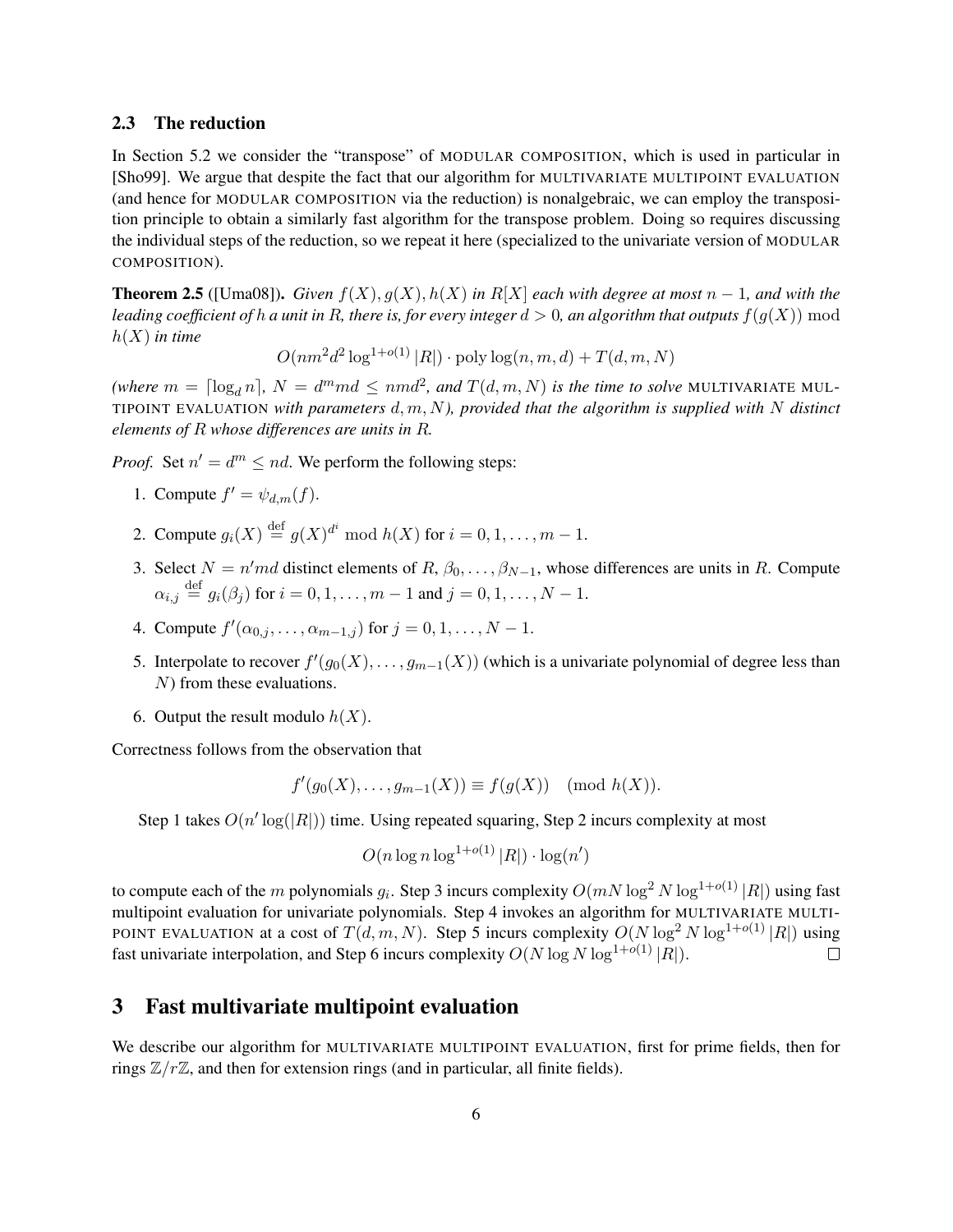### 3.1 Prime fields

For prime fields, we have a straightforward algorithm that uses fast Fourier transforms. The dependence on the field size  $p$  is quite poor, but we will remove that in our final algorithm using multimodular reductions.

**Theorem 3.1.** *Given an m-variate polynomial*  $f(X_0, \ldots, X_{m-1})$  ∈  $\mathbb{F}_p[X_0, \ldots, X_{m-1}]$  (p prime) with degree at most  $d-1$  in each variable, and  $\alpha_0,\ldots,\alpha_{N-1}\in\mathbb{F}_p^m$ , there exists a deterministic algorithm that *outputs*  $f(\alpha_i)$  *for*  $i = 0, \ldots, N - 1$  *in* 

$$
O(m(d^m + p^m + N) \operatorname{poly}(\log p))
$$

*bit operations.*

*Proof.* We perform the following steps to compute  $f(\alpha_i)$  for  $i = 0, \ldots, N - 1$ .

- 1. Compute the reduction  $\overline{f}$  of f modulo  $X_j^p X_j$  for  $j = 0, \ldots, m 1$ .
- 2. Use a fast Fourier transform<sup>2</sup> to compute  $\overline{f}(\alpha) = f(\alpha)$  for all  $\alpha \in \mathbb{F}_p^m$ .
- 3. Look up and return  $f(\alpha_i)$  for  $i = 0, \ldots, N 1$ .

In Step 1, the reductions modulo  $X_j^p - X_j$  may be performed using  $md^m$  arithmetic operations in  $\mathbb{F}_p$ , for a total complexity of  $O(md^m \text{poly}(\log p))$ .

In Step 2, we may perform the FFTs one variable at a time for a total time of  $O(mp^m \text{poly}(\log p))$ . The details follow: we will give a recursive procedure for computing evaluations of an  $m$ -variate polynomial with individual degrees at most  $p-1$  over all of  $\mathbb{F}_p^m$ , in time  $m \cdot O(p^m \text{poly}(\log p))$ . When  $m = 1$ , we apply fast (univariate) multipoint evaluation at a cost of  $O(p \text{ poly}(\log p))$ . For  $m > 1$ , write  $\overline{f}(X_0, X_1, \ldots, X_{m-1})$  as  $\sum_{i=0}^{p-1} X_0^i f_i(X_1, \ldots, X_{m-1})$ , and for each  $f_i$ , recursively compute its evaluati at all of  $\mathbb{F}_p^{m-1}$  in time  $(m-1) \cdot O(p^{m-1} \operatorname{poly}(\log p))$ . Finally, for each  $\beta \in \mathbb{F}_p^{m-1}$  evaluate the univariate polynomial  $\sum_{i=0}^{p-1} X_0^i f_i(\beta)$  at all of  $\mathbb{F}_p$  at a cost of  $O(p \text{ poly}(\log p))$ , again using fast (univariate) multipoint evaluation. The overall time is

$$
(m-1) \cdot O(p^{m-1} \operatorname{poly}(\log p)) \cdot p + O(p \operatorname{poly}(\log p)) \cdot p^{m-1},
$$

which equals  $m \cdot O(p^m \text{poly}(\log p))$  as claimed.

In Step 3, we look up N entries from a table of length  $p^m$ , for a total complexity of  $O(mN \text{ poly}(\log p))$ . This gives the stated complexity.  $\Box$ 

### 3.2 Rings of the form  $\mathbb{Z}/r\mathbb{Z}$

We now apply multimodular reduction recursively to remove the suboptimal dependence on  $p$ . Our main algorithm for rings  $\mathbb{Z}/r\mathbb{Z}$  (*r* arbitrary) appears below. It accepts an additional parameter t which specifies how many rounds of multimodular reduction should be applied.

<sup>&</sup>lt;sup>2</sup>We need the *finite field* Fourier transform here, since we care about evaluations over  $\mathbb{F}_p$ .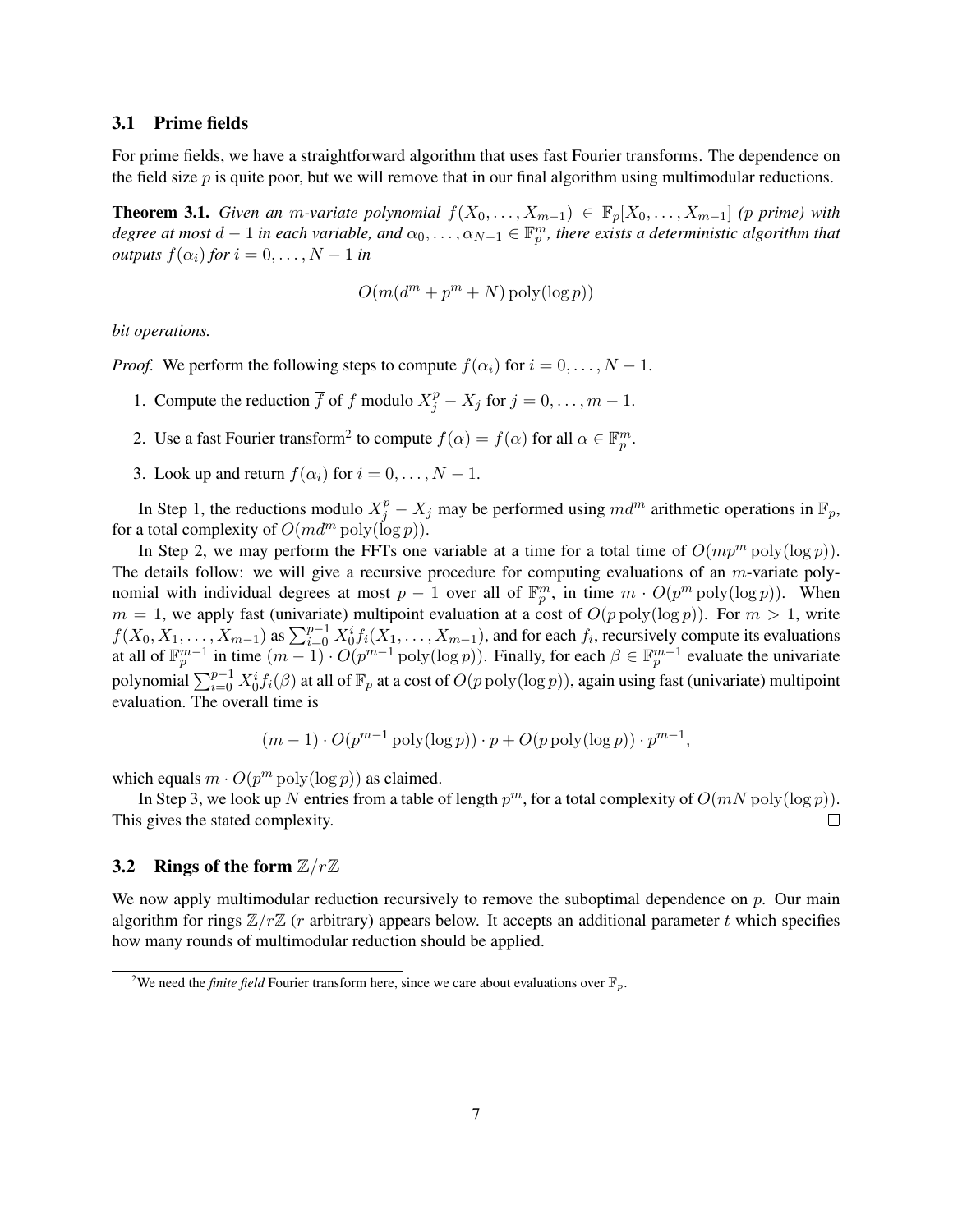Algorithm MULTIMODULAR $(f, \alpha_0, \ldots, \alpha_{N-1}, r, t)$ 

where f is a m-variate polynomial  $f(x_0, \ldots, x_{m-1}) \in (\mathbb{Z}/r\mathbb{Z})[x_0, \ldots, x_{m-1}]$  with degree at most  $d-1$  in each variable,  $\alpha_0, \ldots, \alpha_{N-1}$  are evaluation points in  $(\mathbb{Z}/r\mathbb{Z})^m$ , and t is the number of rounds.

- 1. Construct the polynomial  $\tilde{f}(X_0, \ldots, X_{m-1}) \in \mathbb{Z}[X_0, \ldots, X_{m-1}]$  from f by replacing each coefficient with its lift in  $\{0, \ldots, r-1\}$ . For  $i = 0, \ldots, N-1$ , construct the m-tuple  $\tilde{\alpha}_i \in \mathbb{Z}^m$ from  $\alpha_i$  by replacing each coordinate with its lift in  $\{0, \ldots, r-1\}$ .
- 2. Compute the primes  $p_1, \ldots, p_k$  less than or equal to  $\ell = 16 \log(d^m(r-1)^{md})$ , and note that  $k \leq \ell$ .
- 3. For  $h = 1, \ldots, k$ , compute the reduction  $f_h \in \mathbb{F}_{p_h}[X_0, \ldots, X_{m-1}]$  of  $\tilde{f}$  modulo  $p_h$ . For  $h = 1, \dots, k$  and  $i = 0, \dots, N - 1$ , compute the reduction  $\alpha_{h,i} \in \mathbb{F}_{p_h}^m$  of  $\tilde{\alpha}_i$  modulo  $p_h$ .
- 4. If  $t = 1$ , then for  $h = 1, \ldots, k$ , apply Theorem 3.1 to compute  $f_h(\alpha_{h,i})$  for  $i = 0, \ldots, N-1$ ; otherwise if  $t > 1$ , then run MULTIMODULAR $(f_h, \alpha_{h,0}, \ldots, \alpha_{h,N-1}, p_h, t-1)$  to compute  $f_h(\alpha_{h,i})$  for  $i=0,\ldots,N-1$ .
- 5. For  $i = 0, \ldots, N 1$ , compute the unique integer in  $\{0, \ldots, (p_1p_2 \cdots p_k) 1\}$  congruent to  $f_h(\alpha_{h,i})$  modulo  $p_h$  for  $h = 1, \ldots, k$ , and return its reduction modulo r.

To bound the running time it will be convenient to define the function

 $\lambda_i(x) = x \log x \log \log x \log \log x \cdots \log^{(i-1)}(x).$ 

Note that  $\lambda_i(x) \leq x(\log x)^{\log^* x} = x^{1+o(1)}$  (where  $\log^* x$  denotes the least nonnegative integer i such that  $\log^{(i)}(x) \leq 1$ ) and that  $\lambda_i(x) \leq \lambda_j(x)$  for positive x and  $i < j \leq log^*x$ .

**Theorem 3.2.** *Algorithm* MULTIMODULAR *returns*  $f(\alpha_i)$  *for*  $i = 0, 1, ..., N - 1$ *, and it runs in* 

$$
O((\lambda_t(d)^m + N)\lambda_t(\log r)\lambda_t(d)^t\lambda_t(m)^{m+t+1}) \cdot O(\log^{(t)} r)^m \cdot \text{poly}\log(md\log r)
$$

*bit operations.*

*Proof.* Correctness follows from the fact that  $0 \le \tilde{f}(\tilde{\alpha}_i) \le d^m(r-1)^{md} < p_1 \cdots p_k$  by Lemma 2.3, and Theorem 3.1.

Observe that in the *i*-th level of recursion, the primes  $p_h$  have magnitude at most  $\ell_i = O(\lambda_i(m)\lambda_i(d) \log^{(i)} r)$ . For convenience, set  $\ell_0 = 1$ .

At the *i*-th level of the recursion tree, the algorithm is invoked at most  $\ell_0\ell_1\ell_2\cdots\ell_{i-1}$  times. Each invocation incurs the following costs from the steps before and after the recursive call in Step 4. Step 1 incurs complexity at most  $O((d^m + mN)\ell_i)$ . Step 2 incurs complexity  $O(\ell_i \log \ell_i)$  using the Sieve of Eratosthenes (cf. [Sho08, §5.4]). Step 3 incurs complexity  $O((d<sup>m</sup> + mN)\ell_i \text{ poly}(\log \ell_i))$  by using remainder trees to compute the reductions modulo  $p_1, \ldots, p_k$  all at once [Ber, §18], [vzGG99, Theorem 10.24]. Step 5 incurs complexity  $O(N \ell_i \text{ poly}(\log \ell_i))$  as in [Ber, §23] or [vzGG99, Theorem 10.25]. At the last level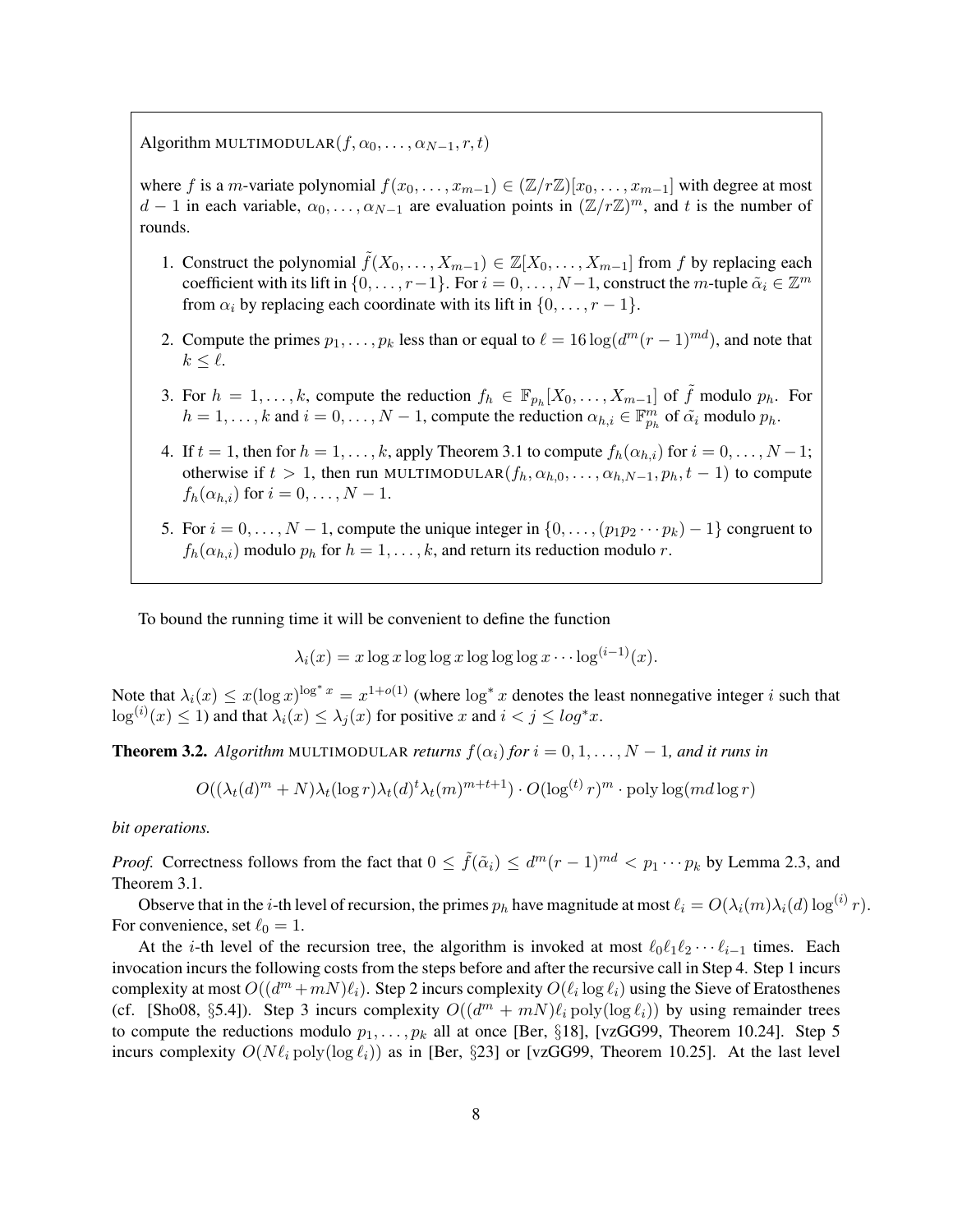(the t-th level) of the recursion tree when the FFT is invoked, Step 4 incurs complexity  $O((d<sup>m</sup> + \ell_t<sup>m</sup> +$  $N$ ) $m\ell_t$  poly(log  $\ell_t$ )).

Thus, using the fact that  $poly \log(\ell_i) \leq poly \log(md \log r)$  for all i, each invocation at level  $i < t$  uses

$$
O((d^m + N)m\ell_i) \cdot \text{poly}\log(md\log r)
$$

operations while each invocation at level  $t$  uses

$$
O((dm + \elltm + N)m\ellt) \cdot \text{poly}\log(md\log r)
$$

operations. There are a total of  $\ell_0\ell_1\ell_2 \cdots \ell_{i-1}$  invocations at level i. The total number of operations is thus

$$
\left(\ell_1\ell_2\cdots\ell_t\cdot O((d^m+\ell_t^m+N)m)+\sum_{i=1}^{t-1}\ell_1\ell_2\cdots\ell_i\cdot O((d^m+N)m)\right)\cdot\text{poly}\log(md\log r)
$$

which is at most

$$
O(\ell_1 \ell_2 \cdots \ell_t) \cdot O((d^m + \ell_t^m + N)m) \cdot \text{poly}\log(md \log r)
$$
  
\n
$$
\leq O(\lambda_t(m)^t \lambda_t(d)^t \lambda_{t-1}(\log r)) \cdot O((d^m + \ell_t^m + N)m) \cdot \text{poly}\log(md \log r)
$$
  
\n
$$
\leq O((\lambda_t(d)^m + N)\lambda_{t-1}(\log r)\lambda_t(d)^t \lambda_t(m)^{m+t+1}) \cdot O(\log^{(t)} r)^m \cdot \text{poly}\log(md \log r)
$$

operations over all t levels. The bound in the theorem statement follows.

Plugging in parameters, we find that this yields an algorithm whose running time is optimal up to lower order terms, when  $m \leq d^{o(1)}$ .

**Corollary 3.3.** *For every constant*  $\delta > 0$  *there is an algorithm for MULTIVARIATE MULTIPOINT EVALUA-*TION *over*  $\mathbb{Z}/r\mathbb{Z}$  with running time  $(d^m + N)^{1+\delta} \log^{1+o(1)} r$ , for all  $d, m, N$  with  $d$  sufficiently large and  $m \leq d^{o(1)}$ .

*Proof.* Let c be a sufficiently large constant (depending on  $\delta$ ). We may assume  $m > c$  by applying the map from Definition 2.4, if necessary, to produce an equivalent instance of MULTIVARIATE MULTIPOINT EVALUATION with more variables and smaller individual degrees. Now if  $\log^{(3)} r < m$ , then we choose  $t = 3$ , which gives a running time of

$$
O((d^{(1+o(1))m} + N)d^3m^{m(1+o(1))(1+4/c)}(\log r)^{1+o(1)}) \cdot O(m)^m \cdot \text{poly}\log(md\log r),
$$

which simplifies to the claimed bound using  $m \leq d^{o(1)}$ . Otherwise,  $\log^{(3)} r \geq m$ , and we choose  $t = 2$ , which gives a running time of

$$
O((d^{(1+o(1))m} + N)d^2m^{m(1+o(1))(1+3/c)}(\log r)^{1+o(1)}) \cdot O(\log^{(2)} r)^{\log^{(3)} r} \cdot \text{poly}\log(md\log r),
$$

which simplifies to the claimed bound, using  $m \leq d^{o(1)}$  and  $O(\log^{(2)} r)^{\log^{(3)} r} \leq O(\log^{o(1)} r)$ .

 $\Box$ 

 $\Box$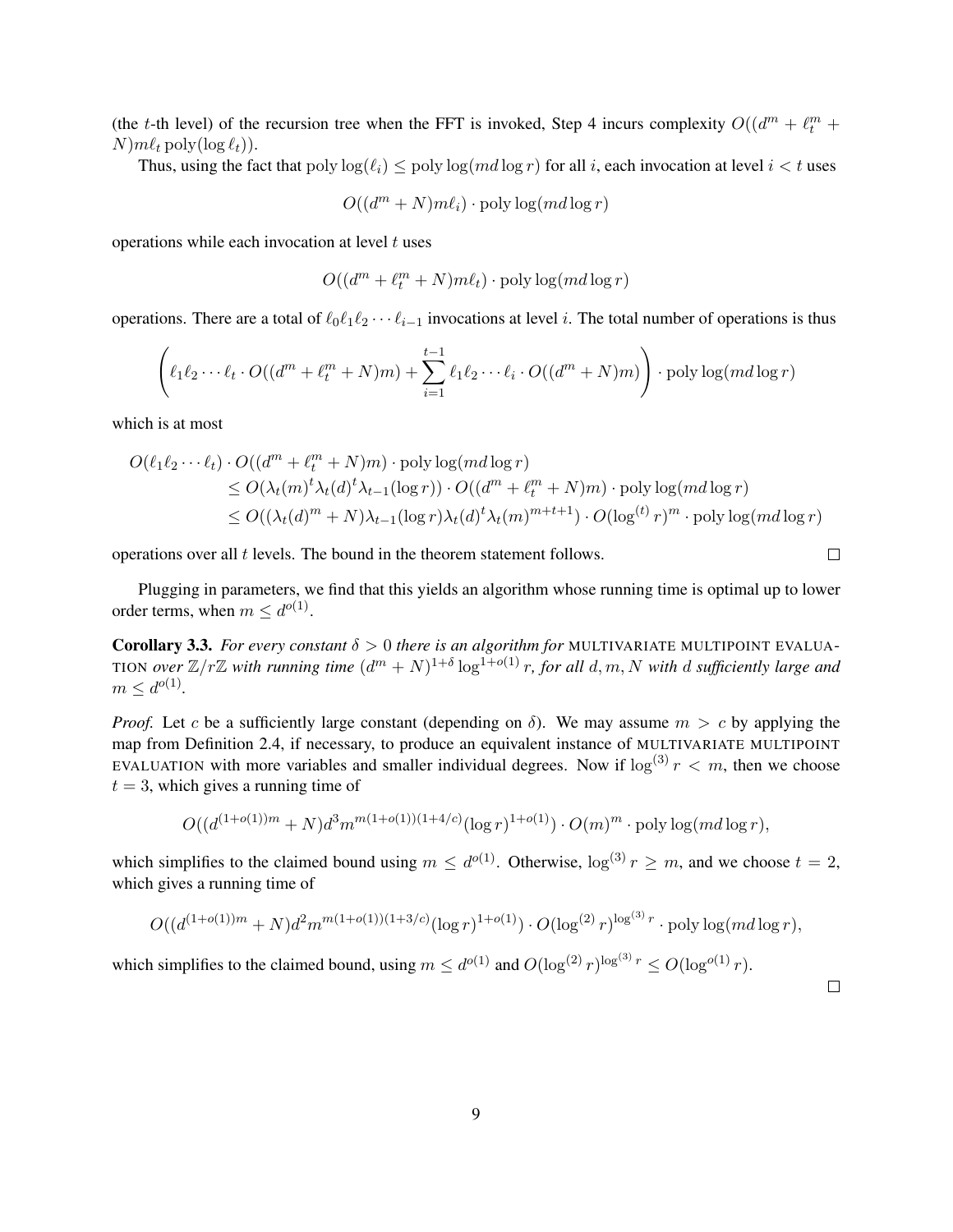### 3.3 Extension rings

Using algorithm MULTIMODULAR and some additional ideas, we can handle extension rings, and in particular, all finite fields. The strategy is to lift to  $\mathbb{Z}[Z]$ , then evaluate at  $Z = M$  and reduce modulo r' for suitably large integers  $M, r'$ . Our algorithm follows:

Algorithm MULTIMODULAR-FOR-EXTENSION-RING $(f, \alpha_0, \ldots, \alpha_{N-1}, t)$ 

where R is a finite ring of cardinality q given as  $(\mathbb{Z}/r\mathbb{Z})[Z]/(E(Z))$  for some monic polynomial  $E(Z)$  of degree e, f is an m-variate polynomial  $f(X_0, \ldots, X_{m-1}) \in R[X_0, \ldots, X_{m-1}]$  with degree at most  $d-1$  in each variable,  $\alpha_0, \ldots, \alpha_{N-1}$  are evaluation points in  $R^m$ , and  $t > 0$  is the number of rounds.

Put  $M = d^m(e(r-1))^{(d-1)m+1} + 1$  and  $r' = M^{(e-1)dm+1}$ .

- 1. Construct the polynomial  $\tilde{f}(X_0, \ldots, X_{m-1}) \in \mathbb{Z}[Z][X_0, \ldots, X_{m-1}]$  from f by replacing each coefficient with its lift which is a polynomial of degree at most  $e - 1$  with coefficients in  $\{0, \ldots, r-1\}$ . For  $i = 0, \ldots, N-1$ , construct the m-tuple  $\tilde{\alpha}_i \in \mathbb{Z}[Z]^m$  from  $\alpha_i$  by replacing each coordinate with its lift which is a polynomial of degree at most  $e - 1$  with coefficients in  $\{0, \ldots, r-1\}$ .
- 2. Compute the reduction  $\overline{f} \in (\mathbb{Z}/r'\mathbb{Z})[X_0, \ldots, X_{m-1}]$  of  $\tilde{f}$  modulo  $r'$  and  $Z M$ . For  $i =$  $0, \ldots, N-1$ , compute the reduction  $\overline{\alpha}_i \in (\mathbb{Z}/r'\mathbb{Z})^m$  of  $\tilde{\alpha}_i$  modulo  $r'$  and  $Z - M$ . Note that the reductions modulo  $r'$  don't do anything computationally, but are formally needed to apply Algorithm MULTIMODULAR, which only works over finite rings  $\mathbb{Z}/r\mathbb{Z}$ .
- 3. Run MULTIMODULAR $(\overline{f}, \overline{\alpha}_0, \overline{\alpha}_1, \ldots, \overline{\alpha}_{N-1}, r', t)$  to compute  $\beta_i = \overline{f}(\overline{\alpha}_i)$  for  $i = 0, \ldots, N-1$ 1.
- 4. For  $i = 0, \ldots, N 1$ , compute the unique polynomial  $Q_i[Z] \in \mathbb{Z}[Z]$  of degree at most  $(e - 1)$ dm with coefficients in  $\{0, \ldots, M - 1\}$  for which  $Q_i(M)$  has remainder  $\beta_i$  modulo  $r' = M^{(e-1)dm+1}$ , and return the reduction of  $Q_i$  modulo r and  $E(Z)$ .

**Theorem 3.4.** *Algorithm* MULTIMODULAR-FOR-EXTENSION-RING *returns*  $f(\alpha_i)$  *for*  $i = 0, 1, ..., N - 1$ *, and it runs in*

 $O((\lambda_t(d)^m + N)\lambda_t(\log q)\lambda_t(d)^{t+2}\lambda_t(m)^{m+t+3})\cdot O(\log^{(t-1)}(d^2m^2\log q\log\log q))^m \cdot \text{poly}\log(md\log q)$ 

### *bit operations.*

*Proof.* To see that the algorithm outputs  $f(\alpha_i)$  for  $i = 0, \ldots, N-1$ , note that  $\tilde{f}(\tilde{\alpha}_i) \in \mathbb{Z}[Z]$  has nonnegative coefficients and its degree is at most  $(e - 1)dm$ . Moreover, the value at  $Z = 1$  of each coordinate of  $\tilde{\alpha}_i$  and each coefficient of  $\tilde{f}$  is at most  $e(r-1)$ , so  $\tilde{f}(\tilde{\alpha}_i)(1) \leq d^m(e(r-1))^{(d-1)m+1} = M-1$ . In particular, each coefficient of  $\tilde{f}(\tilde{\alpha}_i)$  belongs to  $\{0,\ldots,M-1\}$ . We now see that the polynomials  $\tilde{f}(\tilde{\alpha}_i), Q_i \in \mathbb{Z}[Z]$ both have degree at most  $(e - 1)dm$  and coefficients in  $\{0, \ldots, M - 1\}$ , and their evaluations at  $Z = M$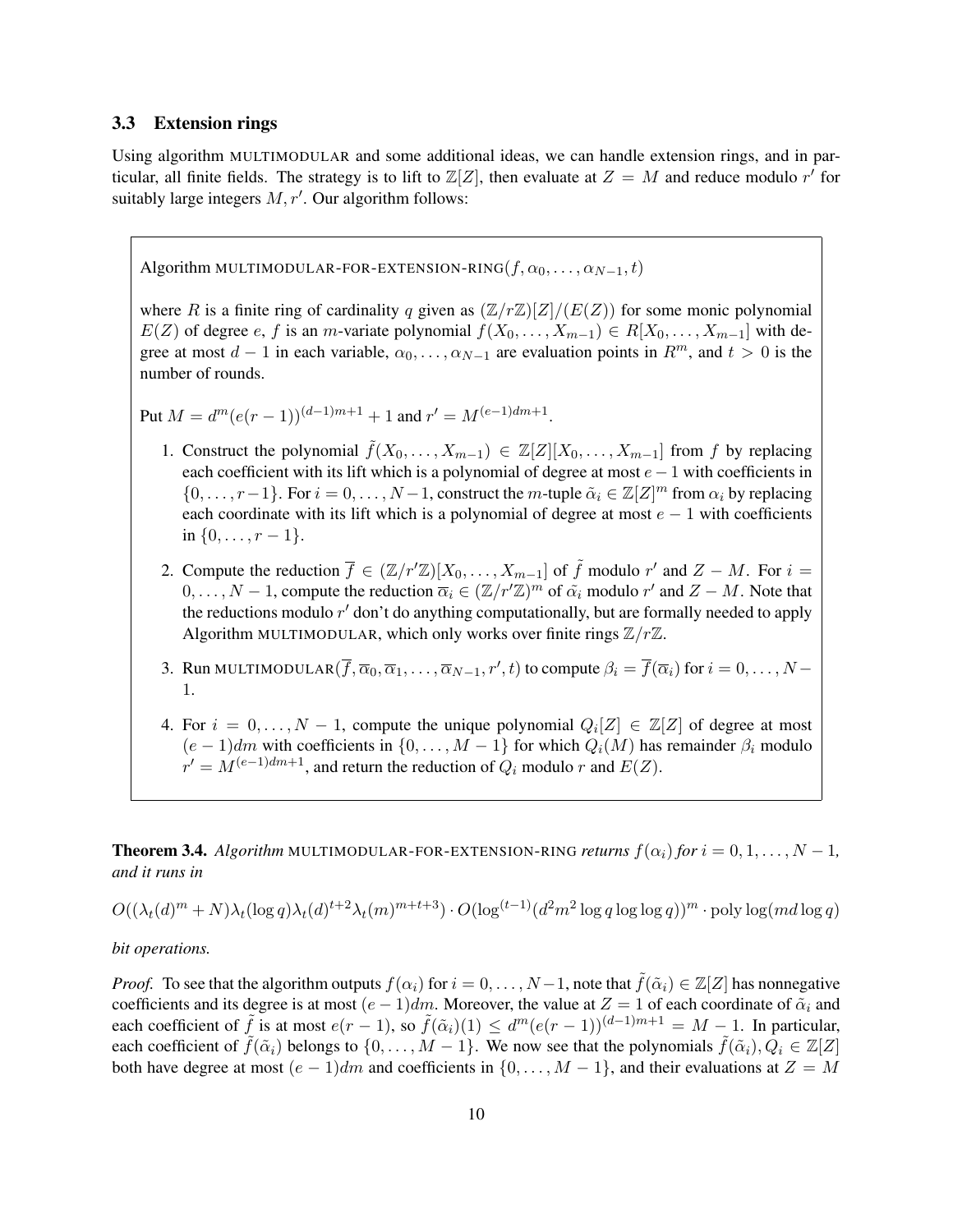are congruent modulo  $r' = M^{(e-1)dm+1}$ . This implies that the polynomials coincide, so the reduction of  $Q_i$ modulo r and  $E(Z)$  agrees with the corresponding reduction of  $\tilde{f}(\tilde{\alpha}_i)$ , which equals  $f(\alpha_i)$ .

We expect a  $\log q = \log(r^e)$  term in the running time, and recall that Algorithm MULTIMODULAR is invoked over a ring of cardinality  $r' = M^{(e-1)(d-1)m+1}$ . We have:

$$
\log r' = \log(M^{(e-1)(d-1)m+1}) \le (e-1)dm \log(d^m(e(r-1))^{(d-1)m+1} + 1)
$$
  
\n
$$
\le O(ed^2m^2(\log e + \log r))
$$
  
\n
$$
\le O(\log q \log \log q)d^2m^2.
$$
 (1)

The dominant step is step 3, whose complexity is (by Theorem 3.2)

$$
O((\lambda_t(d)^m + N)\lambda_t(\log r')\lambda_t(d)^t\lambda_t(m)^{m+t+1}) \cdot O(\log^{(t)} r')^m \cdot \text{poly}\log(md\log r'),
$$

which, using (1) above, yields the stated complexity.

Similar to Corollary 3.3, we obtain:

Corollary 3.5. *For every constant*  $\delta > 0$  *there is an algorithm for MULTIVARIATE MULTIPOINT EVALUA*-TION *over any ring*  $(\mathbb{Z}/r\mathbb{Z})[Z]/(E(Z))$  of cardinality q, with running time  $(d^m + N)^{1+\delta} \log^{1+o(1)} r$ , for all  $d, m, N$  with  $d$  sufficiently large and  $m \leq d^{o(1)}$ .

*Proof.* The proof is the same as the proof of Corollary 3.3, except the two cases depend on m in relation to the quantity  $r'$  appearing in the proof of Theorem 3.4. The argument in the proof of Corollary 3.3 yields the claimed running time with r' in place of q; we then use the inequality  $\log r' \le O(\log q \log \log q) d^2 m^2$ .

 $\Box$ 

 $\Box$ 

### 4 A data structure for polynomial evaluation

In this section we observe that it is possible to interpret our algorithm for MULTIVARIATE MULTIPOINT EVALUATION as a data structure supporting rapid "polynomial evaluation" queries.

Consider a degree *n* univariate polynomial  $f(X) \in \mathbb{F}_q[X]$  (and think of q as being significantly larger than n). If we store f as a list of n coefficients, then to answer a single evaluation query  $\alpha \in \mathbb{F}_q$  (i.e. return the evaluation  $f(\alpha)$ ), we need to look at all n coefficients, requiring  $O(n \log q)$  bit operations. On the other hand, a *batch* of n evaluation queries  $\alpha_1, \ldots, \alpha_n \in \mathbb{F}_q$  can be answered all at once using  $O(n \log^2 n) \mathbb{F}_q$ operations, using fast algorithms for univariate multipoint evaluation (cf. [vzGG99]). This is often expressed by saying that the *amortized time* for an evaluation query is  $O(\log^2 n) \mathbb{F}_q$ -operations. Can such a result be obtained in a non-amortized setting? Certainly, if we store f as a table of its evaluations in  $\mathbb{F}_q$ , then a single evaluation query  $\alpha \in \mathbb{F}_q$  can be trivially answered in  $O(\log q)$  bit operations. However, the stored data is highly redundant; it occupies space  $q \log q$ , when information-theoretically  $n \log q$  should suffice.

By properly interpreting our algorithm for MULTIVARIATE MULTIPOINT EVALUATION, we arrive at a data structure that achieves "the best of both worlds": we can preprocess the n coefficients describing f in nearly-linear time, to produce a nearly-linear size data structure  $T$  from which we can answer evaluation queries in time that is polynomial in  $\log n$  and  $\log q$ . This is a concrete benefit of our approach to multipoint evaluation even for the univariate case, as it seems impossible to obtain anything similar by a suitable reinterpretation of previously known algorithms for univariate multipoint evaluation.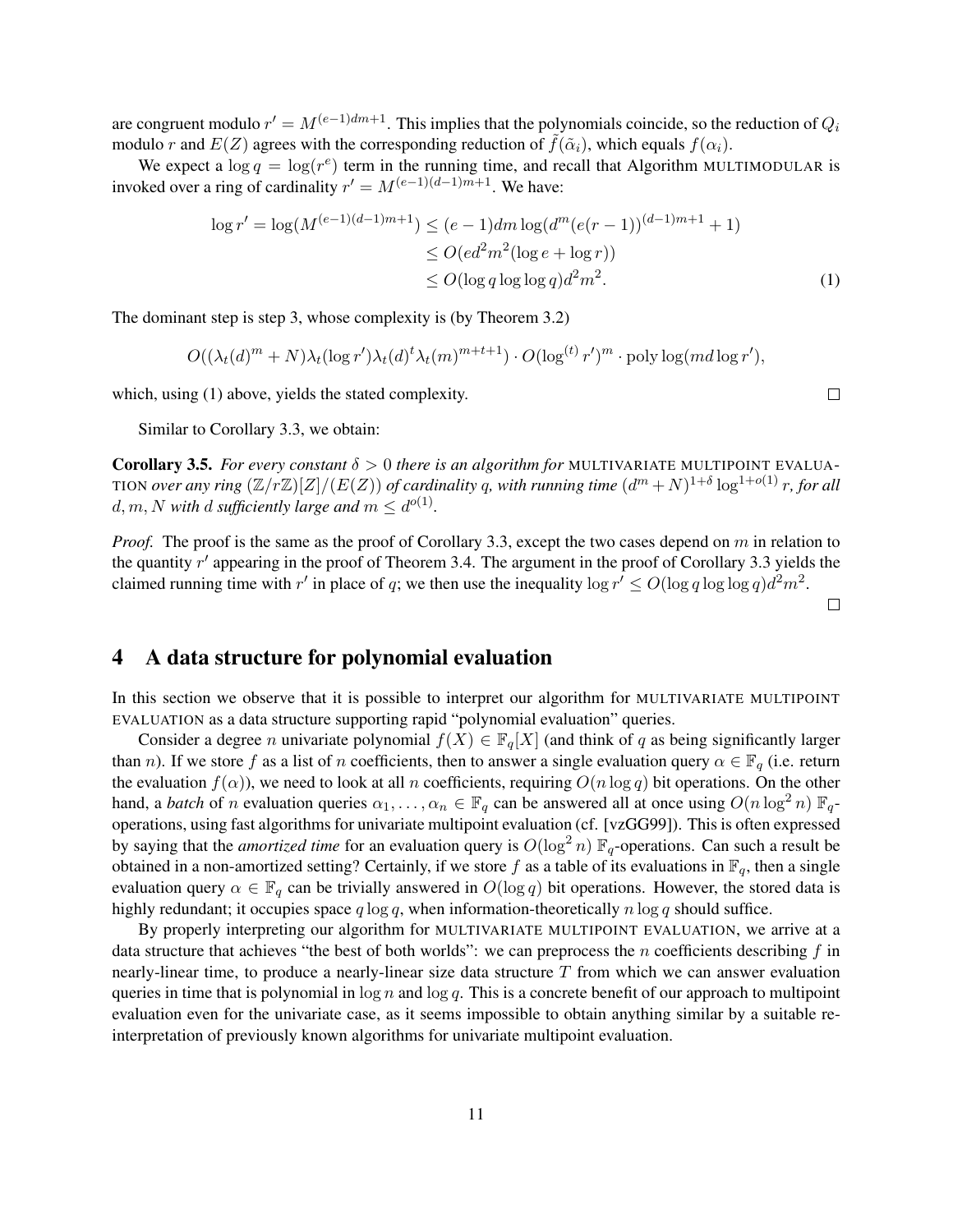**Theorem 4.1.** *Let*  $R = (\mathbb{Z}/r\mathbb{Z})[Z]/(E(Z))$  *be a ring of cardinality q, and let*  $f(X) \in R[X]$  *be a degree* n *polynomial. Choose any constant* δ > 0*. For sufficiently large* n*, one can compute from the coefficients of* f *in time at most*

$$
T = n^{1+\delta} \log^{1+o(1)} q
$$

*a data structure of size at most* T *with the following property: there is an algorithm that given*  $\alpha \in \mathbb{F}_q$ , *computes*  $f(\alpha)$ *, in time* 

$$
poly \log n \cdot \log^{1+o(1)} q
$$

*with random access to the data structure.*

*Proof.* We will choose parameters d, m such that  $d^m = n$ , and apply map  $\psi_{d,m}$  from Definition 2.4 to f.

Then, given this m-variate polynomial  $f$ , algorithm MULTIMODULAR-FOR-EXTENSION-RING computes  $\overline{f}$  with coefficients in  $\mathbb{Z}/r'\mathbb{Z}$ . This is followed by t rounds of multimodular reduction which produce *reduced polynomials*  $f_{p_1,p_2,...,p_t} \in \mathbb{F}_{p_t}[X]$  for certain sequences  $p_1,p_2,...,p_t$  of primes (the  $p_i$  are the moduli in the t rounds of multimodular reduction). Each  $f_{p_1,p_2,...,p_t}$  is evaluated over its entire domain  $\mathbb{F}_{p_t}^m$  using the multidimensional FFT. The key observation is that these computations do not depend on the evaluation points, and can thus comprise a preprocessing phase that produces the data structure consisting of tables of evaluations of each  $f_{p_1,p_2,...,p_t}$ .

Using notation from the proof of Theorem 3.2, there are at most  $\ell_1\ell_2 \cdots \ell_t$  reduced polynomials, each  $p_t$ has magnitude at most  $\ell_t$ , and it holds that  $\ell_i = O(\lambda_i(m)\lambda_i(d)\log^{(i)}r')$ . Referring to the proof of Theorem 3.1, we see that the cost incurred to produce the required tables of evaluations is at most

$$
T = \ell_1 \ell_2 \cdots \ell_t \cdot O(m\ell_t^m) \cdot \text{poly}\log(\ell_t)
$$
  
 
$$
\leq O(\lambda_t(m)^{t+m+1}\lambda_t(d)^{t+m}\lambda_{t-1}(\log r')) \cdot (\log^{(t)} r')^m \cdot \text{poly}\log(md\log r')
$$

At this point, an evaluation query  $\alpha \in R$  can be answered from the tables by first computing the point  $(\alpha, \alpha^d, \dots, \alpha^{d^{m-1}}) \in R^m$ , then (as in algorithm MULTIMODULAR-FOR-EXTENSION-RING) lifting each coordinate to  $\mathbb{Z}/r'\mathbb{Z}$  and finally applying t rounds of multimodular reduction, to produce *reduced evaluation* points  $\alpha_{p_1,p_2,...,p_t} \in \mathbb{F}_{p_t}^m$ . The desired evaluations  $f_{p_1,p_2,...,p_t}(\alpha_{p_1,p_2,...,p_t})$  can be found in the precomputed tables, and then  $f(\alpha)$  is reconstructed by t rounds of application of the Chinese Remainder Theorem. Again adopting the notation from the proof of Theorem 3.2, this reconstruction is invoked  $\ell_1\ell_2 \cdots \ell_{i-1}$  times at level i, each time with cost  $O(\ell_i \text{ poly log}(\ell_i))$ . The overall cost for an evaluation query is thus

$$
\sum_{i=1}^{t} \ell_1 \ell_2 \cdots \ell_{i-1} \cdot O(\ell_i \text{ poly log}(\ell_i)) \leq \sum_{i=1}^{t} \ell_1 \ell_2 \cdots \ell_i \cdot \text{poly log}(md \log r')
$$
\n
$$
\leq O(\ell_1 \ell_2 \cdots \ell_t) \cdot \text{poly log}(md \log r')
$$
\n
$$
\leq O(\lambda_t(m)^t \lambda_t(d)^t \lambda_{t-1}(\log r')) \cdot \text{poly log}(md \log r')
$$

It remains to choose the parameters d, m and t. If  $r' > 2^{2^n}$ , then we choose  $d = n, m = 1, t = 2$ ; if  $r' \leq 2^{2^n}$ , then choose  $d = \log^c n$  and  $m = (\log n)/(c \log \log n)$  for a sufficiently large constant c, and  $t = 4$ . These choices give the claimed running times for preprocessing and queries, with r' in place of q. As in the proof of Theorem 3.4, we have  $\log r' \le O(\log q \log \log q) d^2 m^2$ , which completes the proof.  $\Box$ 

Theorem 4.1 is surprising in light of a number of lower bounds for this problem under certain restrictions. For example, in the purely algebraic setting, and when the underlying field in  $\mathbb{R}$ , Belaga [Bel61] shows a lower bound on the query complexity of  $\frac{3n}{2}$  $\left[\frac{3n}{2}\right] + 1$  (and Pan [Pan66] has given a nearly-matching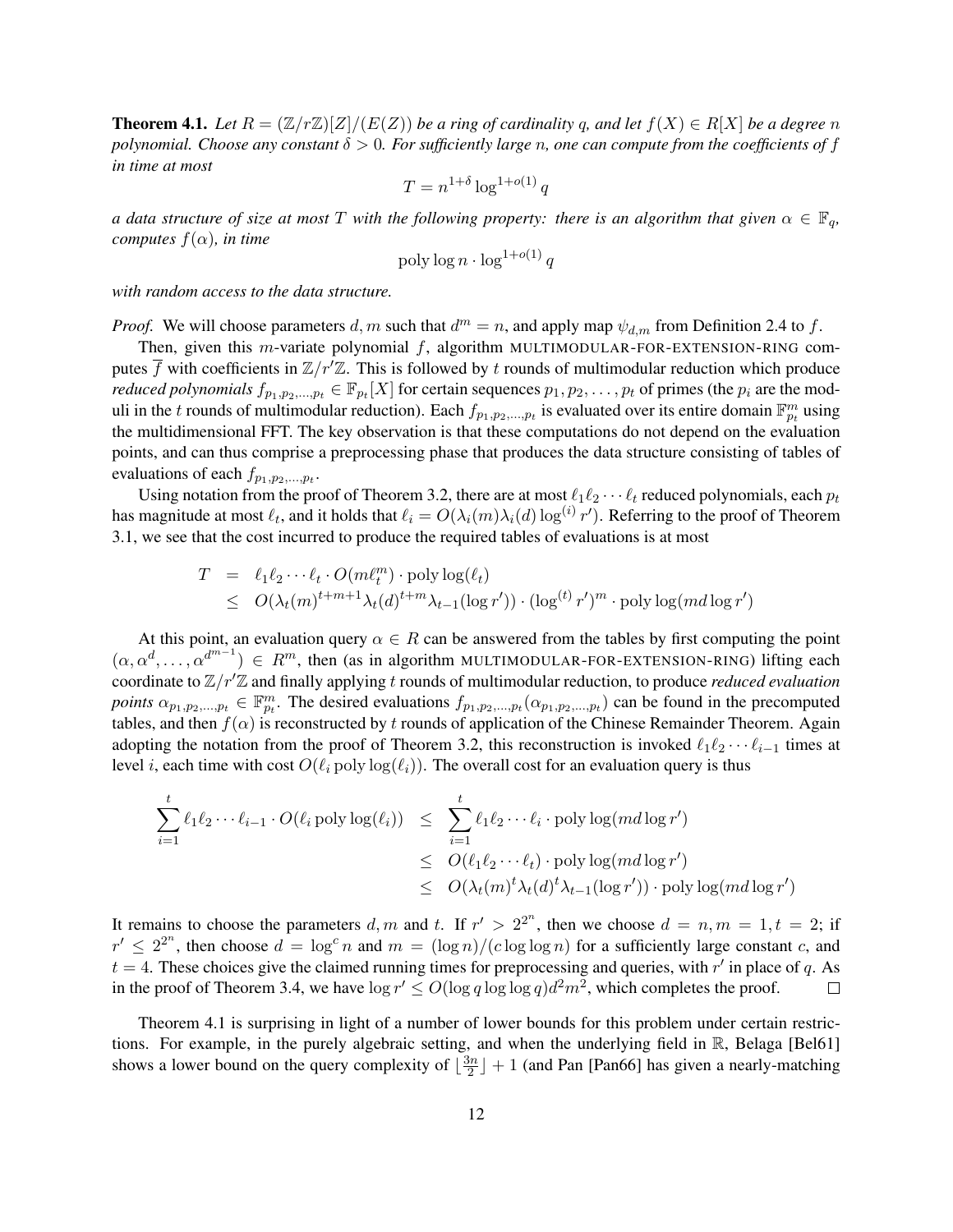upper bound). Miltersen [Mil95] proves that the trivial algorithm (with query complexity  $n$ ) is essentially optimal when the field size is exponentially large and the data structure is limited to polynomial size, and he conjectures that this lower bound holds for smaller fields as well (this is in an algebraic model that does not permit the modular operations we employ). Finally, Gál and Miltersen [GM07] show a lower bound of  $\Omega(n/\log n)$  on the product of the *additive redundancy* (in the data structure size) and the query complexity, thus exhibiting a tradeoff that rules out low query complexity when the data structure is required to be very small (i.e., significantly smaller than  $2n$ ).

## 5 Fast modular composition, and its transpose

We now obtain fast algorithms for MODULAR COMPOSITION and MODULAR POWER PROJECTION via the reduction of Theorem 2.5, and the transposition principle.

### 5.1 Modular composition

By applying the reduction in Theorem 2.5, we obtain a nearly-linear time algorithm for MODULAR COMPO-SITION. We emphasize that to achieve this running time only requires invoking Algorithm MULTIMODULAR-FOR-EXTENSION-RING with  $t = 2$ , which makes the overall algorithm (arguably) practical and implementable. Indeed, use of a single round of multimodular reduction is quite common in practice; for instance, Shoup's NTL library [Sho] uses multimodular reduction for most basic arithmetic involving multiprecision integer polynomials.

**Theorem 5.1.** Let R be a finite ring of cardinality q given as  $(\mathbb{Z}/r\mathbb{Z})[Z]/(E(Z))$  for some monic polynomial  $E(Z)$ . For every  $\delta > 0$ , if we have access to  $n^{1+O(\delta)}$  distinct elements of R whose differences are units in R, *then there is an algorithm for* MODULAR COMPOSITION *over R running in*  $n^{1+\delta} \log^{1+o(1)} q$  *bit operations, for sufficiently large* n*.*

*Proof.* Let c be a a sufficiently large constant (depending on  $\delta$ ), and set  $d = n^{1/c}$  and  $m = c$ . Then applying Theorem 2.5, we obtain an algorithm for MODULAR COMPOSITION with running time  $n^{1+2/c} \log^{1+\overline{o(1)}} q$ . poly  $\log(n, m, d) + T(d, m, N)$ , where  $N \leq nmd^2 \leq cn^{1+2/c}$ , and  $T(d, m, N)$  is the time for MULTI-VARIATE MULTIPOINT EVALUATION with parameters  $d, m, N$ . We solve this instance via Theorem 3.4 with  $t = 2$ .  $\Box$ 

**Corollary 5.2.** *For every*  $\delta > 0$ *, there is an algorithm for* MODULAR COMPOSITION *over*  $\mathbb{F}_q$  *running in*  $n^{1+\delta}\log^{1+o(1)}q$  bit operations, for sufficiently large n.

*Proof.* Construct an extension field  $\mathbb{F}_{q'}$  of  $\mathbb{F}_q$  with cardinality at least  $n^{1+O(\delta)}$ , then apply Theorem 5.1 with  $R=\mathbb{F}_{q'}$ .  $\Box$ 

Remark. In the running times claimed in Corollaries 3.3, 3.5, 5.2, and Theorem 5.1, we have chosen to present bounds that interpret "almost linear in x" as meaning "for all  $\delta > 0$ , there is an algorithm running in time  $x^{1+\delta}$  for sufficiently large x." In all cases, it is possible to choose  $\delta$  to be a sub-constant function of the other parameters, giving stronger, but messier, bounds.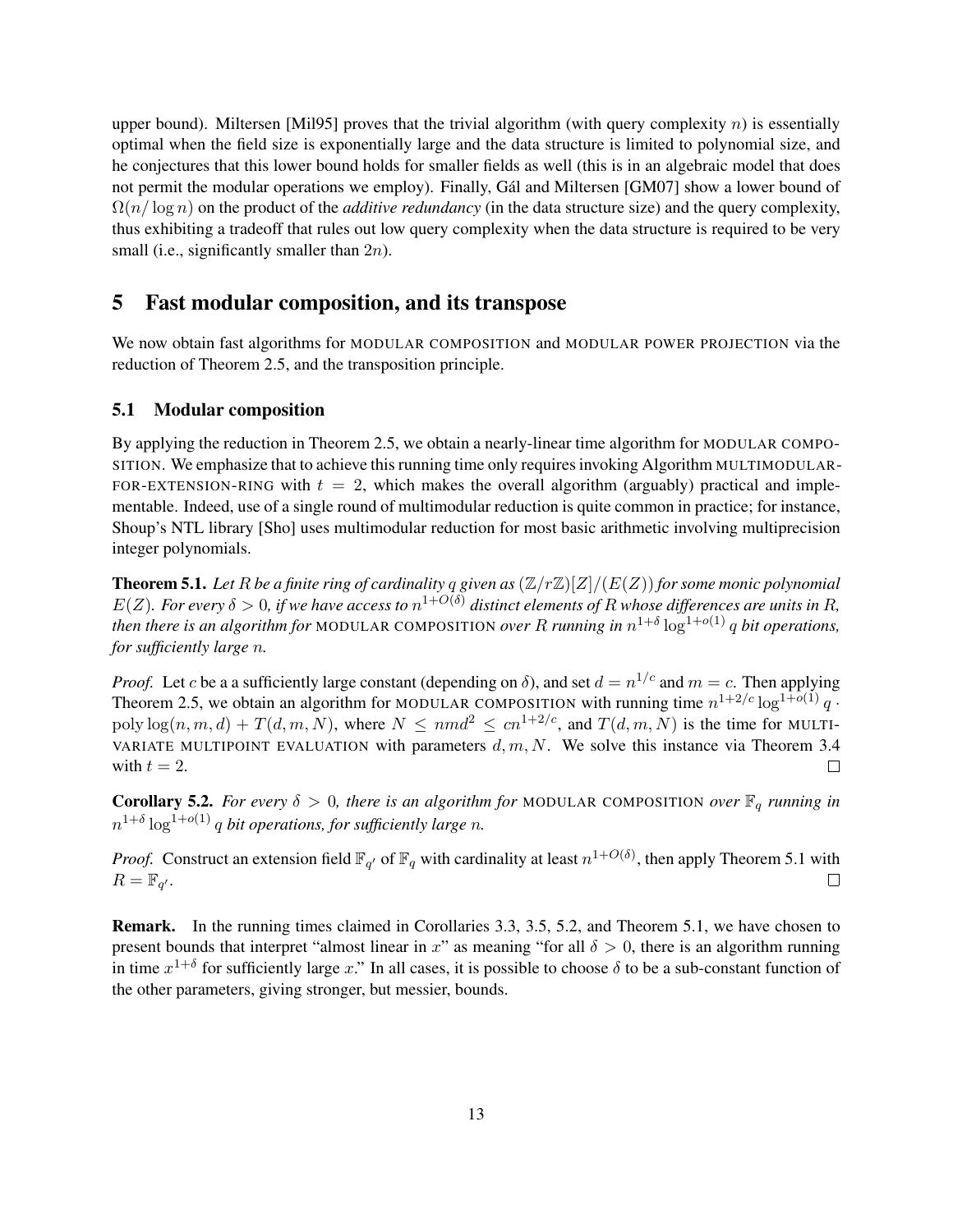### 5.2 Fast modular power projection

In this section, we consider the "transpose" of MODULAR COMPOSITION, defined next:

**Problem 5.3** (MODULAR POWER PROJECTION). *Given a linear form*  $\pi : R^n \to R$ *, and polynomials*  $g(X)$ ,  $h(X)$  *in*  $R[X]$ *, each with degree at most*  $n-1$ *, and with the leading coefficient of*  $h$  *a unit in*  $R$ *, output*  $\pi(g(X)^i \mod h(X))$  *for*  $i = 0, 1, ..., n - 1$ *.* 

One can view MODULAR COMPOSITION as multiplying the  $n \times 1$  column vector of coefficients of f on the left by the  $n \times n$  matrix  $A_{g,h}$ , whose columns are the coefficients of  $g(X)^i \mod h(X)$  for  $i =$  $0, 1, \ldots, n - 1$ . Then MODULAR POWER PROJECTION is the problem of multiplying the column vector of coefficients of  $\pi$  on the left by the transpose of  $A_{a,h}$ .

By a general argument (the "transposition principle"), *linear* straight-line programs computing a linear map yield linear straight-line programs with essentially the same complexity for computing the transposed map.

**Theorem 5.4** ([BCS97, Thm. 13.20]). Let  $\phi : R^n \to R^m$  be a linear map that can be computed by a linear *straight-line program of length* L *and whose matrix in the canonical basis has*  $z_0$  *zero rows and*  $z_1$  *zero columns. Then the transposed map*  $\phi^t : R^m \to R^n$  can be computed by a linear straight-line program of *size*  $L - n + m - z_0 + z_1$ *.* 

If our algorithm for MODULAR COMPOSITION computed only linear forms in the coefficients of polynomial f then we would have a similarly fast algorithm for MODULAR POWER PROJECTION via the above theorem. Unfortunately, the lifting to characteristic 0 followed by modular reduction is not algebraic, and so we cannot apply Theorem 5.4 directly. However, with some care, we can isolate the nonalgebraic parts of the algorithm into preprocessing and postprocessing phases, and apply the transposition principle to algebraic portions of the algorithm. Before considering MODULAR POWER PROJECTION, we consider the transpose of MULTIVARIATE MULTIPOINT EVALUATION.

**Theorem 5.5.** Let R be a finite ring of cardinality q given as  $(\mathbb{Z}/r\mathbb{Z})[Z]/(E(Z))$  for some monic poly*nomial* E(Z)*. There is an algorithm for the transpose of* MULTIVARIATE MULTIPOINT EVALUATION *with* parameters satisfying  $N = d<sup>m</sup>$ , with running time at most that claimed in Theorem 3.4.

*Proof.* We view Algorithm MULTIMODULAR-FOR-EXTENSION-RING as computing the linear map  $\phi$  :  $R^{d^m} \to R^N$  which computes the evaluations of f at evaluation points  $\alpha_0, \alpha_1, \ldots, \alpha_{N-1}$ . This is computed by a preprocessing phase (Steps 1 and 2), which produces  $\overline{f}$  and  $\overline{\alpha}_0, \overline{\alpha}_1, \ldots, \overline{\alpha}_{N-1}$ , with the coefficients of  $\overline{f}$  and the coordinates of each  $\overline{\alpha}_i$  in  $\mathbb{Z}/r'\mathbb{Z}$ . Algorithm MULTIMODULAR then computes in t successive multimodular reductions a collection of instances of MULTIVARIATE MULTIPOINT EVALUATION over  $\mathbb{F}_p$ , for small primes p. Each of these is a map from  $\phi_p : \mathbb{F}_p^{d^m} \to \mathbb{F}_p^N$ , which is computed rapidly using Theorem 3.1. The transpose map  $\phi_p$  can be computed in the same time bound, by Theorem 5.4, or directly by observing that the transpose of the DFT computed in Step 2 in the proof of Theorem 3.1 can again be computed rapidly using the FFT.

In the original algorithm, a postprocessing phase (successive applications of Step 5 of Algorithm MUL-TIMODULAR) we recover the evaluations of  $\overline{f}$  in t successive rounds of reconstruction using the Chinese Remainder Theorem. Finally the evaluations of  $f$  are reconstructed in Step 4 of Algorithm MULTIMODULAR-FOR-EXTENSION-RING. In our algorithm for the transpose problem  $\phi^t$ , we perform the same successive rounds of reconstructions applied to the output from computing the various  $\phi_p^t$  maps.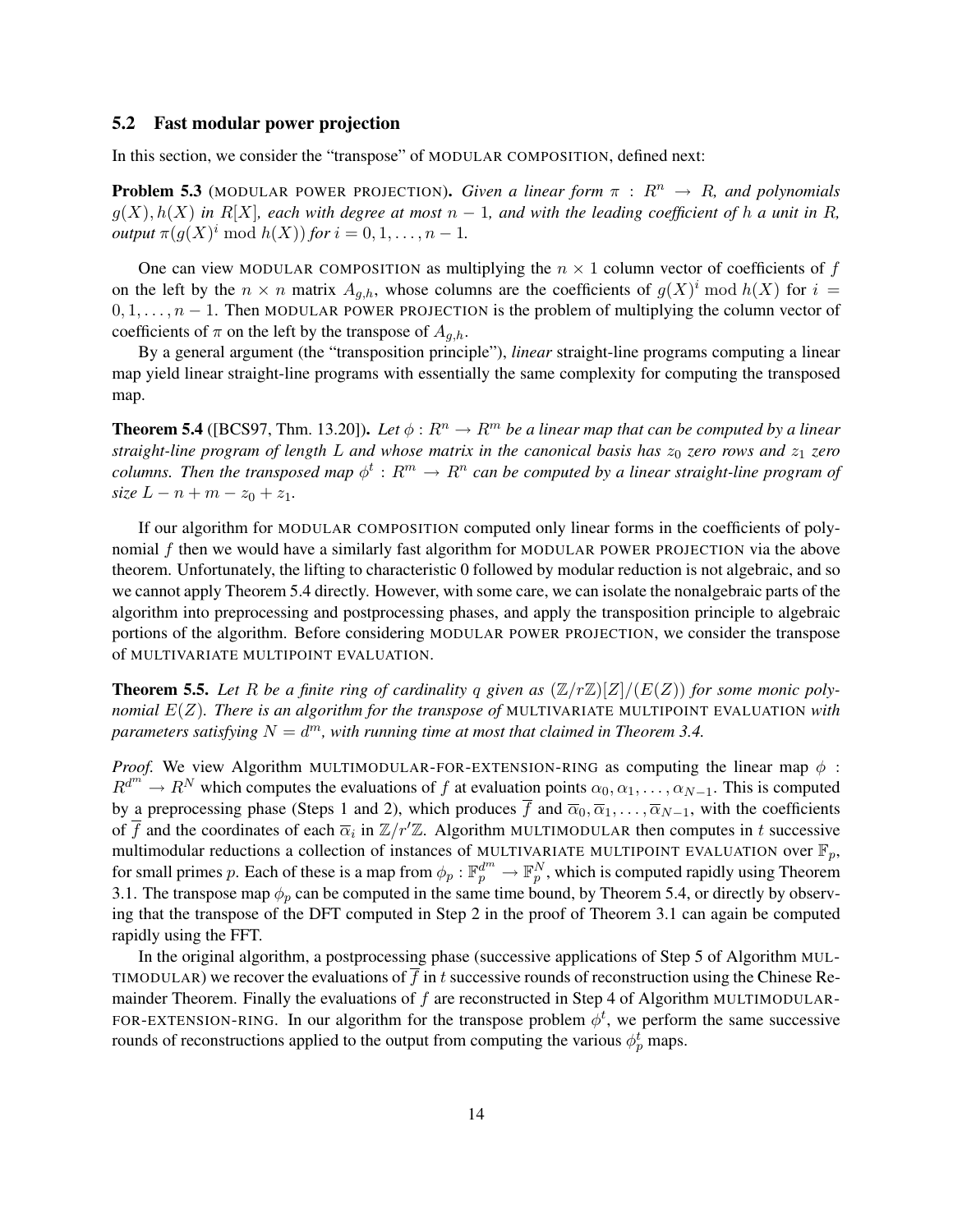In the original problem, correctness in each round of reconstruction comes from choosing primes for each multimodular reduction whose product exceeded the magnitude of any evaluation in Z. We argue correctness of these successive rounds of reconstruction in the transpose problem by noting that the magnitude calculation is the same for the transpose problem, when  $N = d^m$ . This is because the bound is calculated as the product of the number of coefficients of the polynomial  $(d<sup>m</sup>)$  and the maximum magnitude of any matrix entry in the matrix representation of the linear map. For the transpose problem, a valid bound is the product of N times the maximum magnitude of any matrix entry of the transposed matrix, which is the same.

**Theorem 5.6.** Let R be a finite ring of cardinality q given as  $(\mathbb{Z}/r\mathbb{Z})[Z]/(E(Z))$  for some monic polynomial  $E(Z)$ . For every  $\delta > 0$ , if we have access to  $n^{1+O(\delta)}$  distinct elements of R whose differences are units in R, then there is an algorithm for MODULAR POWER PROJECTION over R running in  $n^{1+\delta} \log^{1+o(1)} q$  bit *operations, for sufficiently large* n*.*

*Proof.* Consider first the reduction from MODULAR COMPOSITION to MULTIVARIATE MULTIPOINT EVAL-UATION of Theorem 2.5. An instance of MODULAR COMPOSITION is specified by degree  $n$  polynomials  $f(X), g(X), h(X)$ . We describe the reduction as the product of linear maps applied to the vector of coefficients of f. Steps 2 and 3 do not involve f, and can be executed in a preprocessing phase.

Step 1 is given by  $\phi_1 : R^n \to R^{n'}$  which maps f to f' by permuting the coefficients and padding with 0's. Step 4 is given by  $\phi_4: R^{n'} \to R^N$  which maps  $f'$  to its evaluations at the N evaluation points (the  $\alpha$ 's). Step 5 is given by  $\phi_5: R^N \to R^N$  which maps these evaluations to the coefficients of the univariate polynomial having these values at the  $\beta s$ . Step 6 is given by  $\phi_6: R^N \to R^n$  which maps the resulting degree  $N-1$  univariate polynomial to its reduction modulo  $h(X)$ . All of  $\phi_1, \phi_4, \phi_5, \phi_6$  are linear maps, and thus the overall algorithm for MODULAR COMPOSITION (after the preprocessing phase involving  $g(X)$ ) and  $h(X)$ ) can be described as the linear map  $\phi_6 \circ \phi_5 \circ \phi_4 \circ \phi_1 : R^n \to R^n$ .

We are interested in computing the transposed map  $\phi_1^t \circ \phi_4^t \circ \phi_5^t \circ \phi_6^t : R^n \to R^n$ . We argue that transposed map can be computed in time comparable to the time required for the nontransposed map. In Theorem 2.5,  $\phi_6$  is computed rapidly using fast polynomial division with remainder. By the transposition principle (Theorem 5.4),  $\phi_6^t$  can be computed in comparable time. In Theorem 2.5,  $\phi_5$  is computed rapidly using fast univariate polynomial interpolation. By the transposition principle (Theorem 5.4),  $\phi_5^t$  can be computed in comparable time.

In Theorem 2.5,  $\phi_4$  is computed rapidly by invoking a fast algorithm for MULTIVARIATE MULTIPOINT EVALUATION. We claim that  $\phi_4^t$  can be computed in the time expended by Algorithm MULTIMODULAR-FOR-EXTENSION-RING to compute  $\phi_4$ . We'd like to apply Theorem 5.5, but that requires  $N = d^m$ , and in our case N is larger by a factor of dm. But, just as we could have computed  $\phi_4$  by invoking Algorithm MULTIMODULAR-FOR-EXTENSION-RING  $dm$  times with  $d<sup>m</sup>$  evaluation points each time, we can compute  $\phi_4^t$  by computing the transpose of a dm square instances (via Theorem 5.5) and summing the resulting vectors.

Finally,  $\phi_1^t$  is just a projection followed by a permutation of the coordinates, which can trivially be computed in time comparable to that required for computing  $\phi_1$ .  $\Box$ 

**Remark.** There are explicit algorithms known for  $\phi_5^t$  (transposed univariate interpolation) and  $\phi_6^t$  (transposed univariate polynomial division with remainder) (see, e.g., [BLS03]), and our algorithm in Theorem 5.5 is also explicit. Thus we have an explicit algorithm for MODULAR POWER PROJECTION (whereas in general, use of the transposition principle may produce an algorithm that can only be written down by manipulating the linear straight-line program).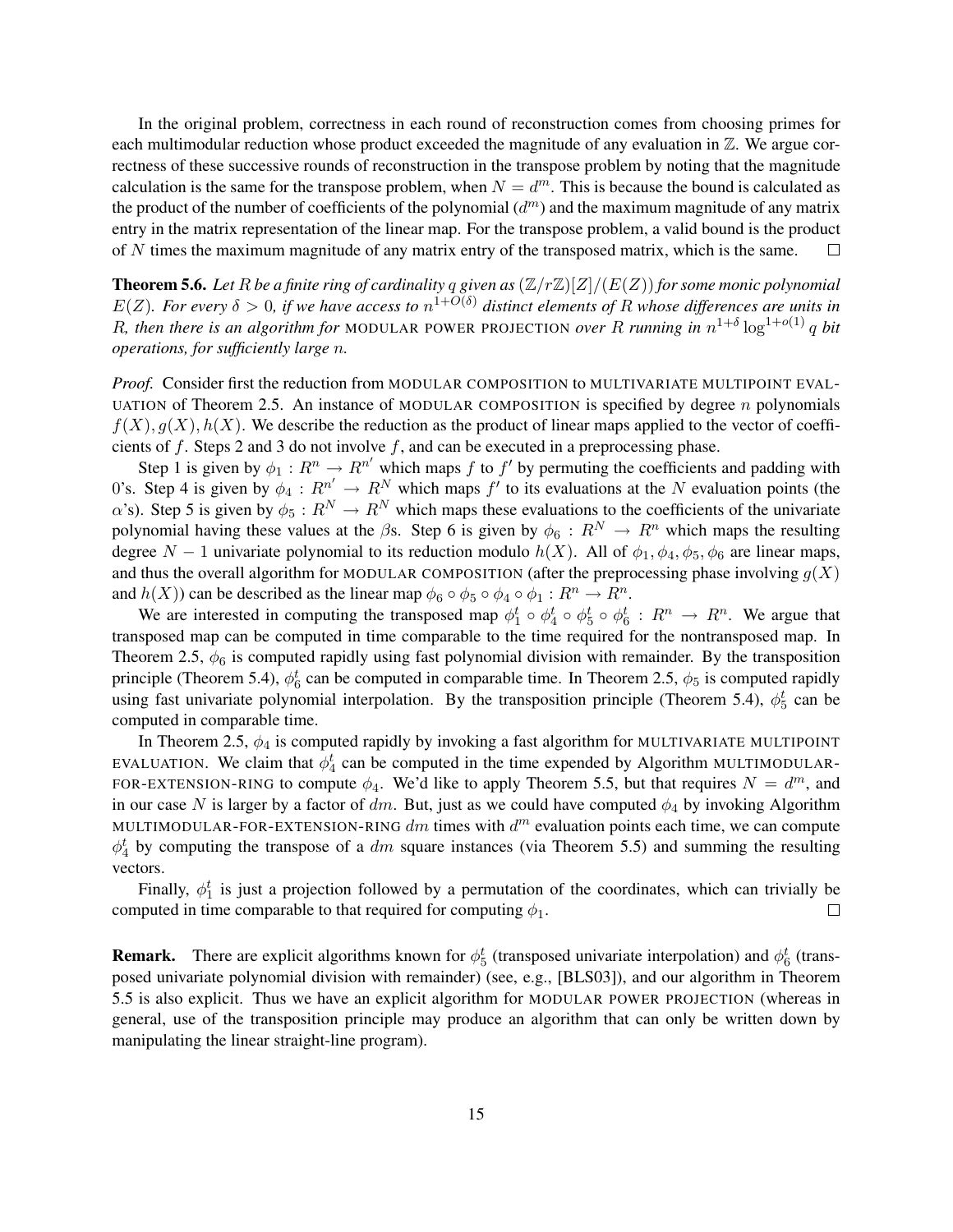## 6 Conclusions

We conclude by outlining some applications of our new algorithms, and open problems.

### 6.1 Applications

Fast algorithms for MODULAR COMPOSITION and MODULAR POWER PROJECTION give rise to improvements in various basic operations with polynomials over finite fields, as indicated already in [Uma08]. Here is an incomplete but indicative list of such problems, with the dependence on the running times for MODU-LAR COMPOSITION and MODULAR POWER PROJECTION made explicit. Below we use  $C(n, q)$  and  $P(n, q)$ for the number of bit operations required for MODULAR COMPOSITION and MODULAR POWER PROJEC-TION, respectively (operating on degree *n* polynomials, over  $\mathbb{F}_q$ ).

• Univariate polynomial factorization. We are given  $f(X) \in \mathbb{F}_q[X]$  of degree n and we must output the irreducible factors. Variants of the Cantor-Zassenhaus method break this problem into three stages: square-free factorization, distinct-degree factorization, and equal-degree factorization. Yun's algorithm for the first stage takes  $n^{1+o(1)}\log^{2+o(1)}q$  bit operations; Kaltofen & Shoup's algorithm for the second stage [KS98] takes  $n^{0.5+o(1)}C(n,q) + n^{1+o(1)}\log^{2+o(1)}q$  bit operations; von zur Gathen & Shoup's randomized algorithm for the third stage [vzGS92] takes  $O(C(n, q)) + n^{1+o(1)} \log^{2+o(1)} q$ bit operations. Thus with our algorithm for MODULAR COMPOSITION, we obtain a randomized algorithm that takes

$$
(n^{1.5+o(1)} + n^{1+o(1)} \log q) \log^{1+o(1)} q
$$

bit operations for the polynomial factorization problem.

- Irreducibility testing. We are given  $f(X) \in \mathbb{F}_q[X]$  of degree n, and we want to determine whether or not it is irreducible. Rabin's algorithm [Rab80] can be implemented to take  $(n^{1+o(1)}) \log^{1+o(1)} q +$  $C(n,q) \log^2 n$  bit operations, so we obtain a running time of  $n^{1+o(1)} \log^{1+o(1)} q$ , which is bestpossible up to lower order terms.
- Computing minimal polynomials. We are given  $g(X)$ ,  $h(X) \in \mathbb{F}_q[X]$ , both of degree at most n, and we must output the minimal polynomial of  $g(X)$  in the ring  $\mathbb{F}_q[X]/(h(X))$ ; i.e., the monic polynomial  $f(X)$  of minimal degree for which  $f(g(X)) \bmod h(X) = 0$ . Shoup's randomized algorithm [Sho99] runs in expected time  $(n+C(n,q)+P(n,q))n^{o(1)}$ , so we obtain a running time of  $n^{1+o(1)}\log^{1+o(1)}q$ , which is best possible up to lower order terms.

The fact that our algorithm applies to extension rings leads to some additional applications. For instance, if  $P(X) \in (\mathbb{Z}/p^n\mathbb{Z})[X]$  is a monic polynomial whose reduction modulo p is monic (of the same degree) and irreducible, then the ring  $R = (\mathbb{Z}/p^n\mathbb{Z})[X]/(P(X))$  admits a unique *Frobenius automorphism*  $F: R \to R$ satisfying  $F(r) \equiv r^p \pmod{p}$  for all  $r \in R$ . Once one has computed  $F(X)$ , one can then evaluate F efficiently using modular composition. Such rings  $R$  arise as quotients of unramified extensions of the ring of p-adic integers; consequently, fast Frobenius evaluation leads to improvements in certain algorithms based on p-adic numbers. An explicit example was suggested by Hendrik Hubrechts, in his use of deformations in  $p$ -adic Dwork cohomology to compute zeta functions of hyperelliptic curves over finite fields; use of our algorithms leads to a runtime improvement by substituting for our modular composition algorithm in [Hub, §6.2].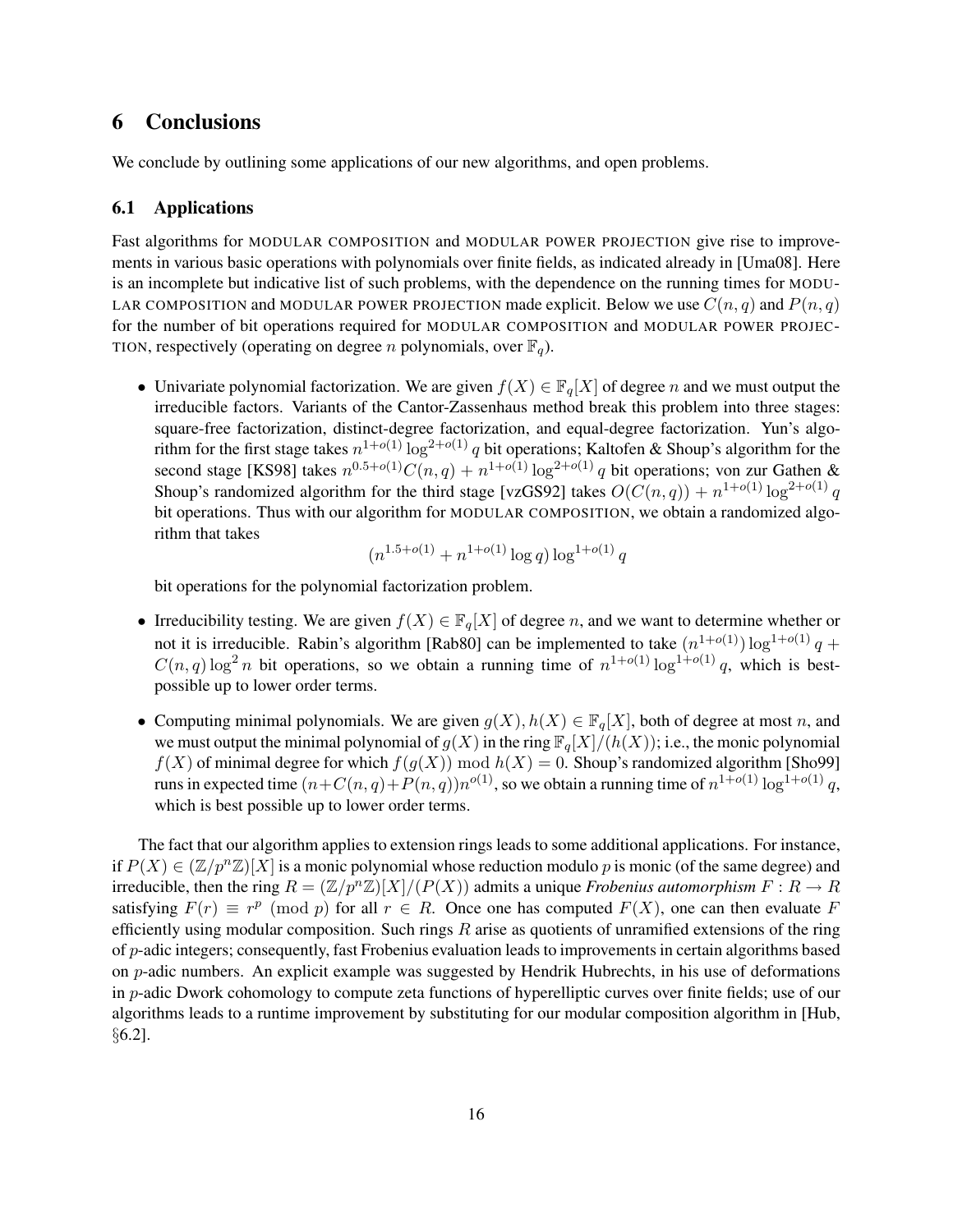### 6.2 Open problems

We briefly mention some open problems. Our algorithm for MULTIVARIATE MULTIPOINT EVALUATION is only optimal up to lower order terms in case  $m \leq d^{o(1)}$ . It would be interesting to describe a nearoptimal algorithm in the remaining cases, or perhaps just the multilinear case to start. It would also be satisfying to give a near-optimal *algebraic* algorithm for MULTIVARIATE MULTIPOINT EVALUATION in arbitrary characteristic ([Uma08] does so for the case of small characteristic).

As noted earlier, the reduction from MODULAR COMPOSITION to MULTIVARIATE MULTIPOINT EVALU-ATION plays an important role in our work because it is easier to control the growth of integers when solving the lifted version of MULTIVARIATE MULTIPOINT EVALUATION. One wonders whether there are other problems involving polynomials that can exploit the combination of transforming the problem to a multivariate version with smaller total degree, and then lifting to characteristic zero followed by multimodular reduction.

Finally, the reduction to MULTIVARIATE MULTIPOINT EVALUATION can be seen, loosely, as a generalization of the "baby steps/giant steps" approach of [BK78]. We wonder whether this generalization can improve algorithms for other problems whose currently best algorithms use a "baby steps/giant steps" technique, such as *automorphism projection* and *automorphism evaluation* as discussed in [KS98].

## 7 Acknowledgements

We thank Swastik Kopparty and Madhu Sudan for some references mentioned in Section 4, and Ronald de Wolf and the FOCS 2008 referees for helpful comments.

## References

- [BCS97] P. Bürgisser, M. Clausen, and M. A. Shokrollahi. *Algebraic Complexity Theory*, volume 315 of *Grundlehren der mathematischen Wissenschaften*. Springer-Verlag, 1997.
- [Bel61] E. G. Belaga. Evaluation of polynomials of one variable with preliminary preprocessing of the coefficients. *Problemy Kibernet.*, 5:7–15, 1961.
- [Ber] D. J. Bernstein. Fast multiplication and its applications (version of 7 Oct 2004). Preprint available at http://cr.yp.to/papers.html#multapps.
- [BK78] R. P. Brent and H. T. Kung. Fast algorithms for manipulating formal power series. *J. ACM*, 25(4):581–595, 1978.
- [BLS03] A. Bostan, G. Lecerf, and E. Schost. Tellegen's principle into practice. In ´ *ISSAC '03: Proceedings of the 2003 International Symposium on Symbolic and Algebraic Computation*, pages 37–44, New York, NY, USA, 2003. ACM.
- [GM07] A. Gal and P. B. Miltersen. The cell probe complexity of succinct data structures. ´ *Theor. Comput. Sci.*, 379(3):405–417, 2007.
- [HP98] X. Huang and V. Y. Pan. Fast rectangular matrix multiplication and applications. *J. Complexity*, 14(2):257–299, 1998.
- [Hub] H. Hubrechts. Point counting in families of hyperelliptic curves (version of 31 Mar 2007). Preprint available at http://wis.kuleuven.be/algebra/hubrechts/.